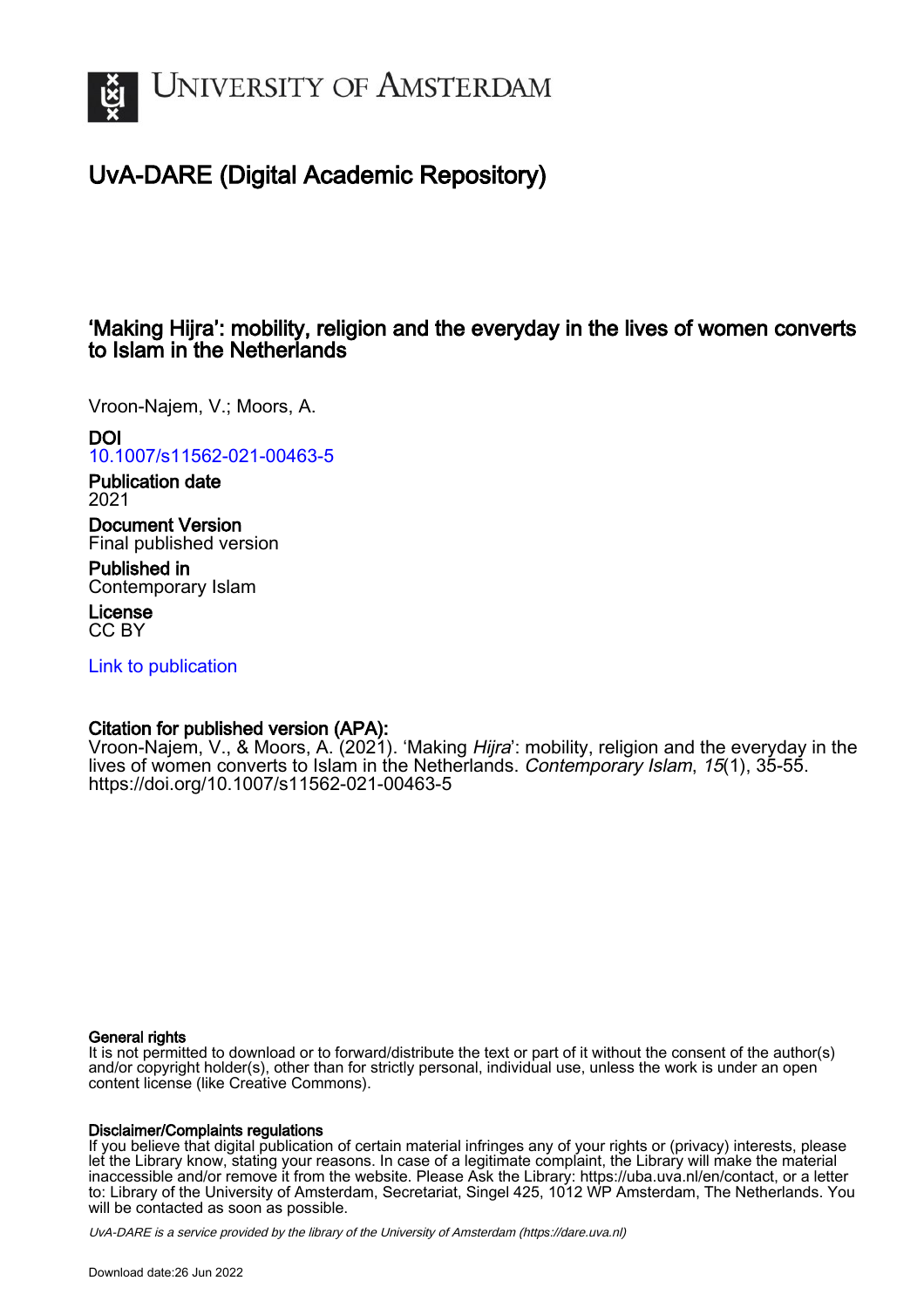

## **'Making** *Hijra***': mobility, religion and the everyday in the lives of women converts to Islam in the Netherlands**

**Vanessa Vroon‑Najem1  [·](http://orcid.org/0000-0001-7032-3823) Annelies Moors[1](http://orcid.org/0000-0001-6372-5736)**

Accepted: 8 February 2021 / Published online: 21 April 2021 © The Author(s) 2021

## **Abstract**

Drawing on long term research – including topical life stories, interviews and participant observation – we analyze how women converts to Islam in the Netherlands signify and experience making *hijra*. Our interlocutors, all observant Muslims, had left the Netherlands between the late 1990s and the mid 2010s. In the course of the last 5 years many have again returned to the Netherlands. Their life courses indicate that physical and existential mobility are interconnected in their everyday lives as well as in their migration trajectories. Whereas they considered conversion to Islam as moving forward, the majority society did not share this perspective. They were sharply aware of how they were no longer seen as self-evidently part of the Dutch nation. This produced feelings of stuckedness - in an existential and a material sense - for themselves and their children, and hence a desire to move to a Muslim majority country. They difered amongst themselves as to whether and how they signifed leaving Europe as making *hijra* in an Islamic sense. To some, making *hijra* was a highly desirable religious act. Others did not foreground such religious signifcation, but nonetheless expected positive efects of living in an environment where Islam would be an integral part of daily life. Their attempts to settle in various Muslim majority countries were, however, often not successful. Material conditions made it difficult to enact their ethical aspirations, that included the moral and material wellbeing of others, especially their children. Moreover, their appreciation of the selfevident presence of Islam in the countries of settlement was tempered, frst, by the tension between their quest for a refexive, deculturalized Islam and the culturalized practices they encountered in their new environment, and second, by their growing awareness of how their sense of self was much more shaped by habitual 'Dutch' conventions than most of them had envisioned beforehand. As a result they were often unable to develop meaningful social relationships in their new environment. Eventually, almost all of them returned to the Netherlands.

**Keywords** Converts · Islam · The everyday · Stuckedness · Hijra · Mobility · Migration

Extended author information available on the last page of the article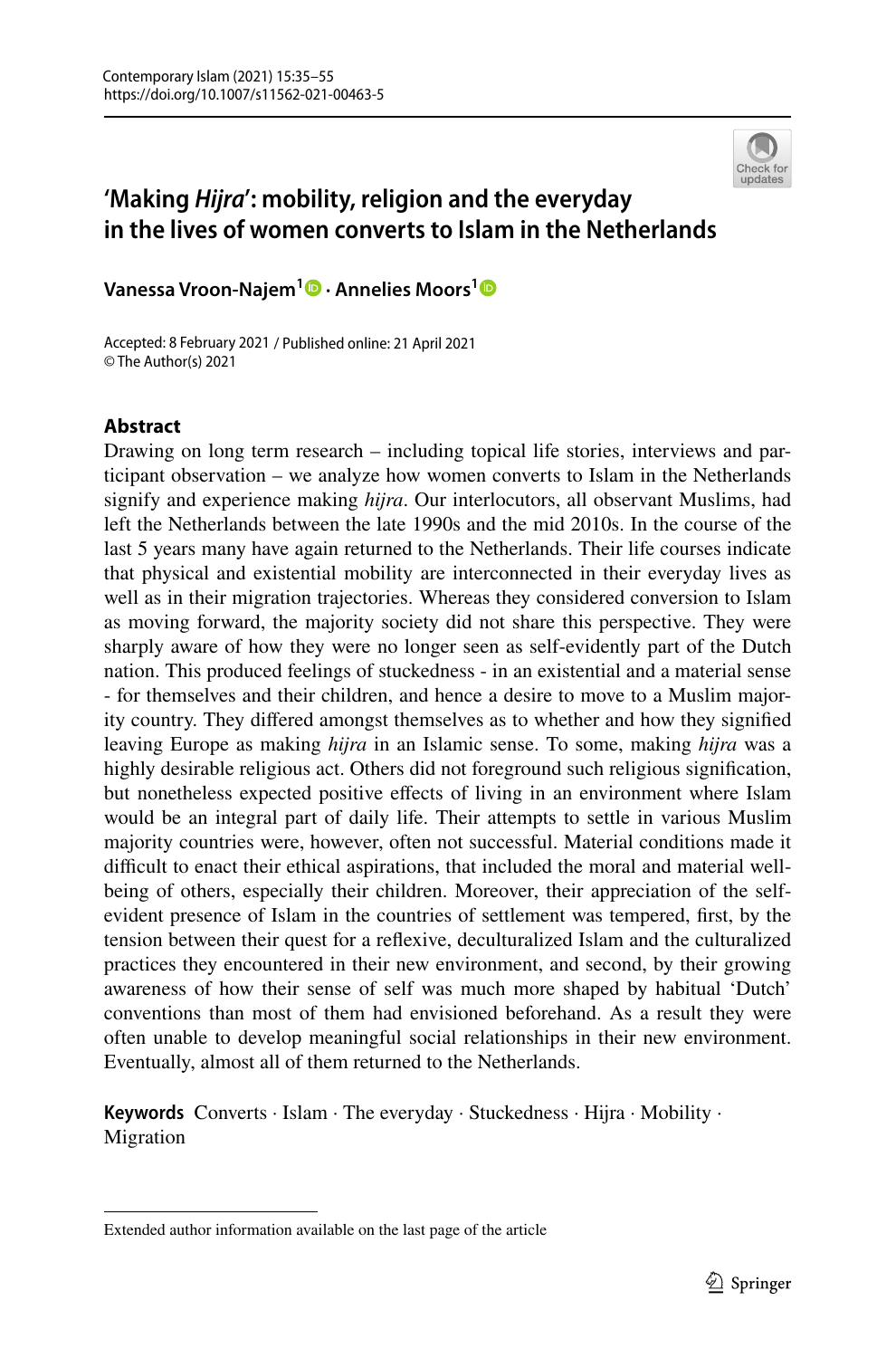#### **Introduction**

Since the mid 2010s 'making *hijra*' has become strongly associated with Muslim men and women leaving Europe to emigrate to jihadi-held areas in Syria (Alloul, [2019](#page-20-0); Navest et al., [2016;](#page-21-0) De Koning this issue). The huge attention this form of making *hijra* has drawn both in the media and in academia has overshadowed longer-existing patterns of Muslims leaving Europe to settle in Muslim majority countries. In the Netherlands, these include frst generation migrants returning to their countries of origin, second generation post-migrants moving to their parents' country of origin but also to elsewhere in the Muslim world (Alloul, [2020](#page-20-1); Arnaut et al., [2020](#page-20-2)), and converts to Islam. Our contribution focuses on this latter category.

Making *hijra* is a foating signifer that has diferent meanings, depending on who employs it in which context. Whereas the Arabic term *hijra* can refer to any kind of migration, including, for instance, the migration of Christian Syrians to Latin America, for many Muslims making *hijra* also has a religious connotation (Reda, [2017\)](#page-21-1). Referring to the migration of the prophet Muhammad from Mecca to Medina, making *hijra* stands for migration from the 'lands of disbelief' to the 'lands of Islam'. Islamic scholars have further debated and developed the concept of *hijra* in the course of time (Masud, [1990;](#page-20-3) see introduction to this volume). As a form of religious migration, *hijra* brings together religion and mobility.

Whereas 'making *hijra*' was not the initial focus of our research, we became acutely aware of this phenomenon during our long-term engagements with women converts to Islam in the Netherlands. In 2006, Vroon-Najem had started research about women's conversion and the politics of belonging (Vroon-Najem, [2014](#page-21-2), [2019](#page-21-3)) and from 2014 on, Moors and Vroon-Najem worked together to explore how these women entered into marriage (Moors et al., [2018](#page-20-4); Moors & Vroon-Najem,  $2019$  $2019$  $2019$ ).<sup>1</sup> In the course of doing feldwork, which included participant observation, informal conversations and topical life-story interviews, we came to realize that some of our interlocutors had spent considerable periods of time in a Muslim majority country, while others had gone abroad or were in the process of leaving.

As our interlocutors self-identify as observant Muslims, we were particularly interested in how mobility and religion intersected in their lives. What does 'making *hijra*' mean to them, how do they signify this form of mobility, what motivated them to leave Europe, and what conditions enabled them to follow through? When it became apparent, in the course of the last fve years, that many of those who had emigrated earlier, returned to the Netherlands, a next set of questions emerged, centering on the motivations and conditions that impelled them to return. In other words, we had become interested in how their trajectories of mobility and immobility evolved over time, and how they signifed their experience.

These questions locate our research project in the feld of migration and mobilities studies as well as in that of the study of religion. In the course of the last half a century, empirical trends in migration and mobility have changed and the concepts

<span id="page-2-0"></span><sup>&</sup>lt;sup>1</sup> Research for this project is funded by the ERC advanced grant on 'Problematizing "Muslim Marriages": Ambiguities and Contestations' (Grant number: 2013-AdG-324180).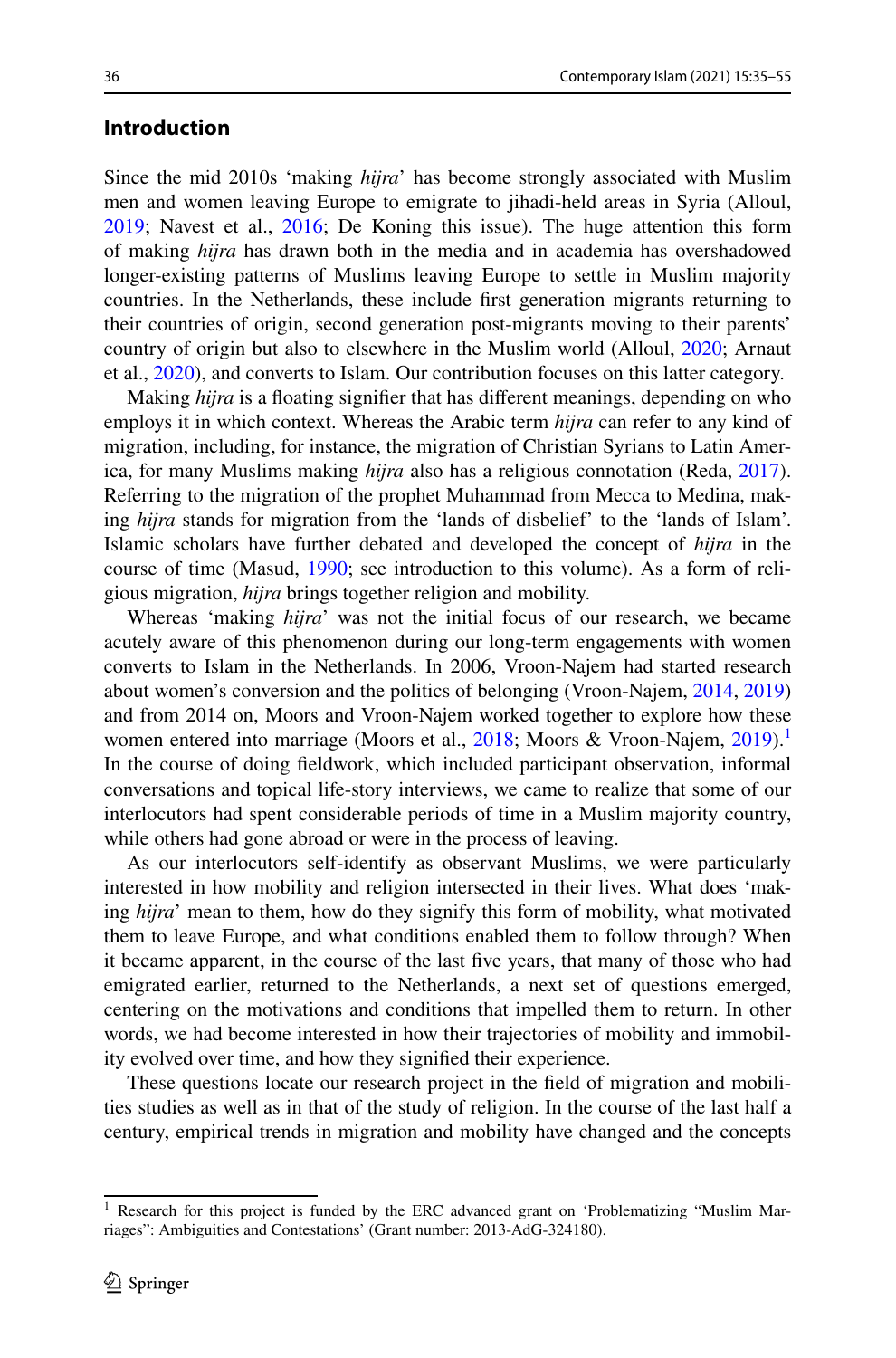researchers use to study these phenomena have evolved in tandem. Whereas earlier forms of mobility were the object of migration theory, which took stasis as the norm with migration to be explained by push and pull factors, by the later 1990 this has shifted to a recognition of the importance, and even the celebration of mobility. It had also become evident that people may well remain connected to multiple locations, with migrants embedded in webs of transnational relations (Bryceson & Vuorela, [2002;](#page-20-6) Cresswell & Uteng, [2008](#page-20-7); Smith & Guarnizo, [1998\)](#page-21-4). This turn to mobility and transnationalism became critically qualifed through a recognition that mobility is not equally accessible to all, but is gendered, classed, and racialized, that the mobility of some is built on the immobility of others, and that mobility may also be a negative choice rather than an aspiration (Glick Schiller & Salazar, [2013](#page-20-8)). Others have argued that the routes and channels migrants can follow, the destinations they can reach and their life chances after migration are shaped by their diferential access to particular forms of economic, social and cultural capital (Van Haer, [2014\)](#page-21-5). Such access is, moreover, structured through the positionality of our interlocturs in terms of gender, ethnicity, and religion. As we focus on a form of migration that may well be religiously signified, particular attention needs to be paid to religion.<sup>[2](#page-3-0)</sup>

*Hijra* as a form of religious migration has largely been neglected in the work of scholars of migration and mobility. When Muslims leave Europe this has often been understood in secular terms as return migration. If theories of mobility paid attention to religion as a motivating force, this largely concerned historical studies of migration within Europe or from European countries to North-America for the sake of being able to freely practice religion. Such a perspective has not been entertained to understand the emigration of European Muslims. In their case, religiously motivated migration has generally been framed as a jihadi security threat or as inspired by a Salafi orientation, which has increasingly been labelled as an undesirable form of Islam (Olsson, [2012,](#page-21-6) Adraoui, [2017](#page-19-0), also introduction to this volume). Our approach to 'making *hijra*', neither starts from a secular migration/mobility approach, nor from a jihadi/Salaf-focused securitization perspective. Instead, we investigate how our interlocutors themselves signify 'leaving Europe' for Muslim majority countries.

Turning from the feld of mobility to that of religion, it has been convincingly argued that mobility, including making *hijra*, has been central to the Islamic tradition (Eickelman & Piscatori,  $1990$ ).<sup>[3](#page-3-1)</sup> To better understand this form of mobility, we have found Hage's concept of 'existential mobility' helpful. Existential mobility, as Hage puts it, is a 'type of imagined/felt movement.' People engage in the physical form of mobility that we call migration, he argues, 'because they are after existential mobility' (Hage, [2009:](#page-20-10) 98). He juxtaposes this sense of mobility with a sense of 'stuckedness', which, like mobility, has both a physical and an existential dimension. Such an approach is helpful to go beyond a focus on the socio-economic motivations

<span id="page-3-0"></span> $2$  Such as focus on different forms of capital and their in/convertibility is inspired by Bourdieu ([2011\)](#page-20-11). However, Bourdieu's take on religion is very diferent from ours, as he engages with religion in instrumentalist and organizational terms and consider it an institution of coercion (see Verter, [2003](#page-21-7): 151)

<span id="page-3-1"></span><sup>&</sup>lt;sup>3</sup> The other forms of mobility mentioned are the *hajj*, travelling in the pursuit of knowledge or proselytizing (*rihla*) and visits to saints tombs (*ziyara*).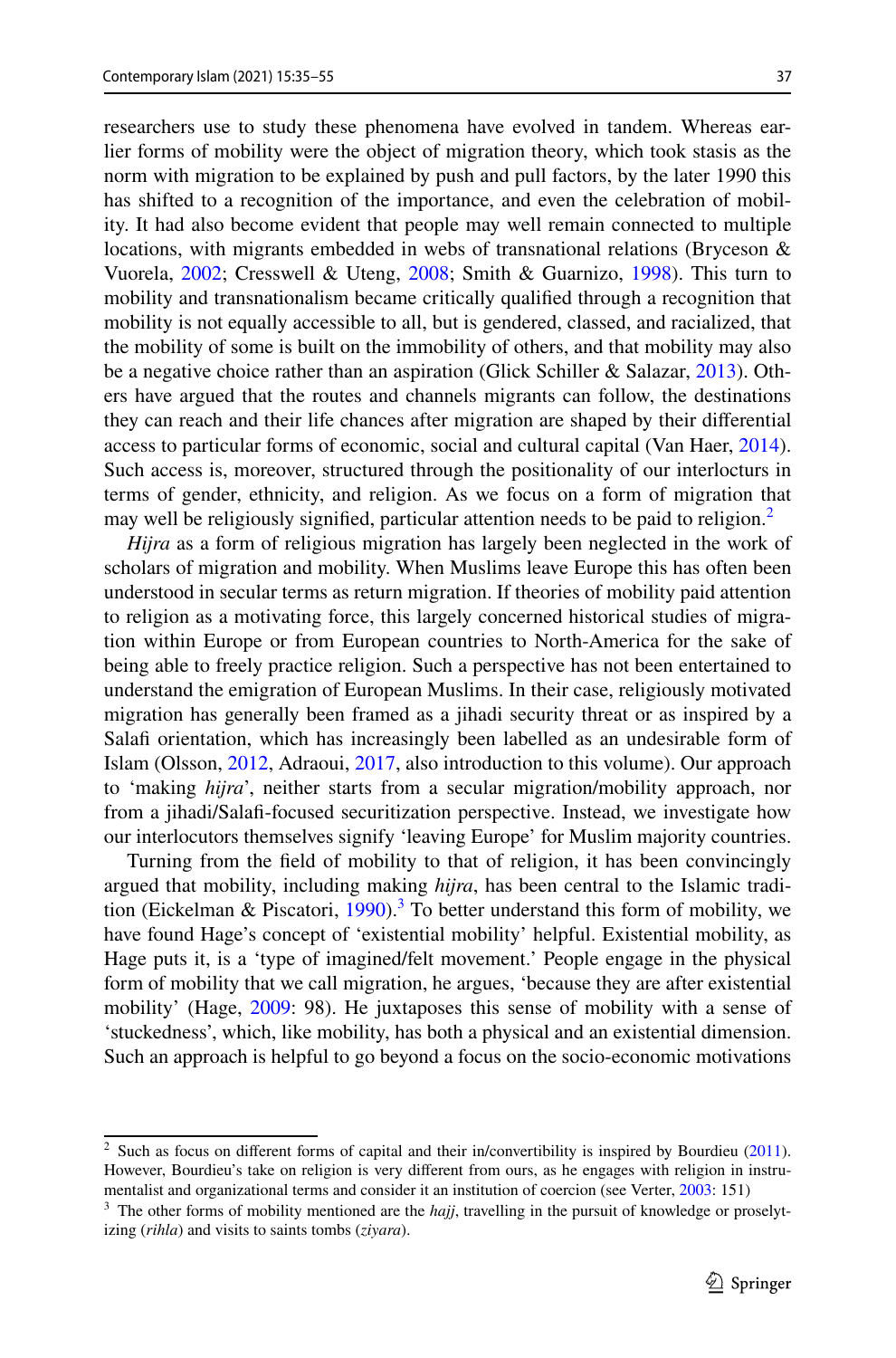for migration to also include religious aspirations. In line with Lambek ([2000:](#page-20-12) 309; 316), it does not only focus on instrumental reason but also takes ethical dimensions into account in order to understand making *hijra* as a meaningful ethico-religious practice.

A focus on making *hijra* also brings us back to debates about religion and the everyday. Those who have been critical of the 'religious turn' (linked to Asad, [1986\)](#page-20-13) have argued that too much attention has been paid to the religious aspirations and practices of the most observant Muslims, overlooking less committed Muslims, and the ambiguities and contestations that characterize everyday life (Schielke,  $2010$ ).<sup>[4](#page-4-0)</sup> Others, in turn, have warned of the risk of a-priori associating the everyday with, or even reducing it to, the non-religious, excluding forms of self-disciplinary piety from the everyday (Fadil & Fernando, [2015;](#page-20-14) Jouili, [2015\)](#page-20-15). Using an anthropological perspective, we start with the question whether and how our interlocutors themselves signify particular norms and practices as Islamic. Rather than assuming a particular presence or absence of Islam in the everyday, we empirically explore how moral norms and everyday life 'are coconstituted in relation to one another, which means that their coproduction works in both directions.' (Deeb, [2015:](#page-20-16) 96). In the case of making *hijra*, this invites an exploration of how our interlocutors signify and experience making *hijra* and whether their material conditions and socio-cultural environments enable or obstruct the enactment of their ethical aspirations.

'Being Muslim' or 'living a Muslim life' means diferent things to diferent people, both in terms of intensity and substance. For some, religion may function as an important ethical force shaping their lives (also when they are not able to live up to these norms), for others, it may not be much more than an ambiguous cultural epithet. Our interlocutors consider themselves observant Muslims, to whom living a Muslim live matters a great deal. They do not commit to a particular school of Islamic thought, but may be considered as inpired by the Islamic revival, with a strong focus on scriptural sources and a literalist approach to the practice of Islam. Whereas they have all left Europe for Muslim majority countries, they hold a variety of positions about *whether* doing so was religiously motivated, and if so, they difer in *how* they signify making *hijra* as a religious practice.

Our interlocutors are all converts to Islam. Most of them are white Dutch, while a few had immigrated to the Netherlands as a child or as an adult, or had parents from former Dutch colonies. We consider a focus on converts especially helpful to gain insight in the often tense and ambivalent relation between religious and ethnonational belonging that are implicated in making *hijra*. White converts, especially, have directly experienced how their conversion to Islam – and being recognizably Muslim because of their appearance and conduct - has turned them from being part of an unmarked national majority into the position of a racialized minority.<sup>[5](#page-4-1)</sup> At the same time, our interlocutors tended to distance themselves from what they

<span id="page-4-0"></span><sup>&</sup>lt;sup>4</sup> Much of this work was in itself a response to the refusal of social scientists to take the religious motivations of their interlocutors seriously (see, for instance, Mahmood, [2005](#page-20-18) on veiling).

<span id="page-4-1"></span><sup>&</sup>lt;sup>5</sup> The racialization of Muslims refers to the process of categorizing, naturalizing and essentializing Muslims on the basis of phyical characteristics or cultural/religious practices as diferent from the dominant population (see for a more in-depth discussion of this concept Garner & Selod, [2015](#page-20-17)).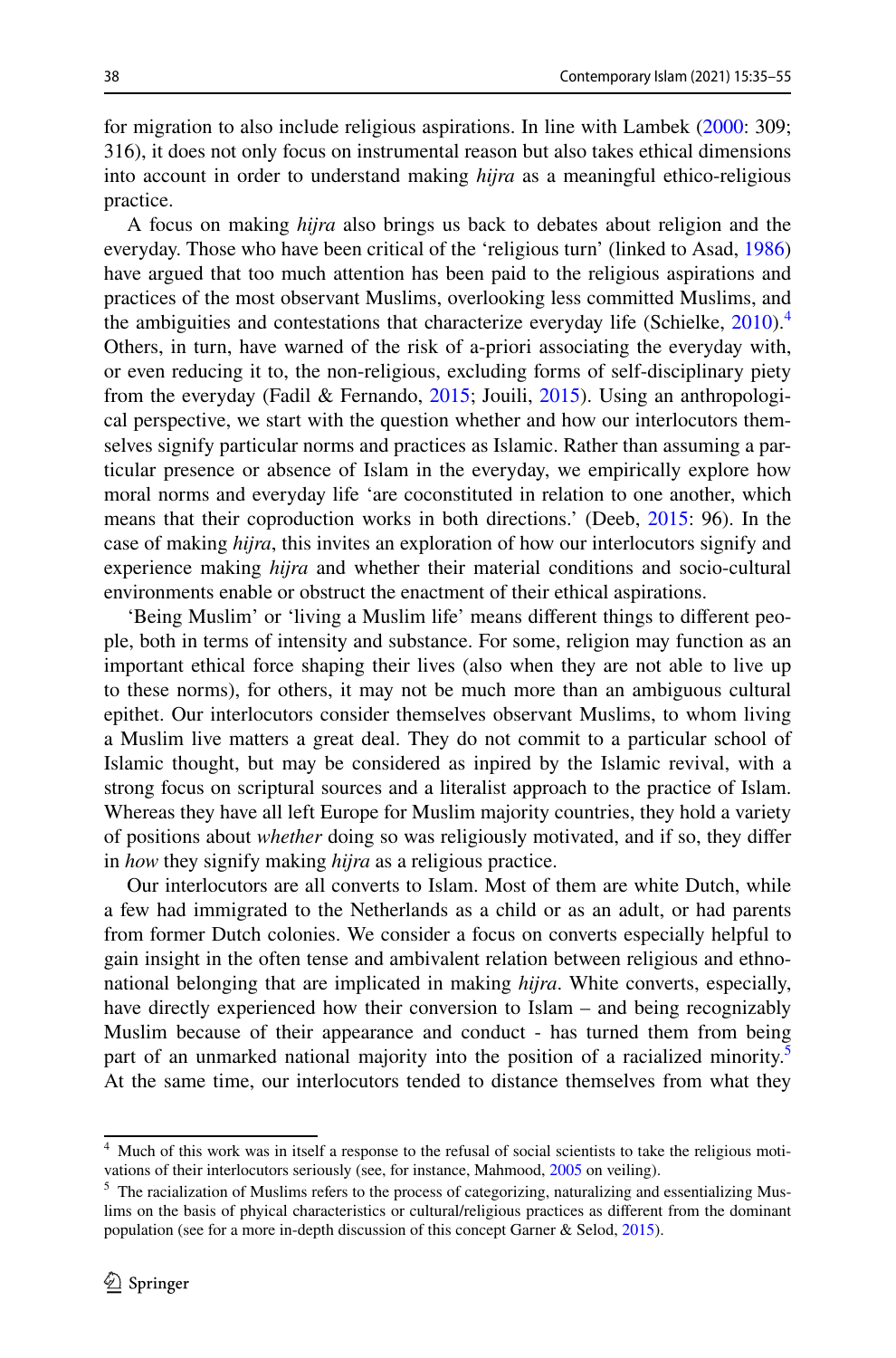considered the habitual, cultural forms of Islam present in migrant communities. Many of them have been active as volunteers or participants in Muslim women's groups to gain more knowledge about Islam, turning to the foundational texts in search for a 'pure' Islam (Özyürek, [2014;](#page-21-9) Rogozen-Soltar, [2017;](#page-21-10) Vroon-Najem,  $2014$ <sup>[6](#page-5-0)</sup>. There was, however, not an absolute divide between our interlocutors and women from Muslim families. Whereas these women's groups had often been founded by women converts they also welcomed and attracted women from Muslim background, in particular second generation post-migrant women. These women similarly felt the need to learn more about Islam, as their families either were not very religious or adhered to what they would call 'culturalized' Islam (Jouili, [2015,](#page-20-15) [2019](#page-20-19)). One question that emerges then is how our interlocutors relate their move to a Muslim majority setting to being able to live the Muslim life to which they aspire.

When our interlocutors left the Netherlands, a small number in the late nineties, most of them in the frst 15 years of the new millennium, they generally were in their late twenties or early thirties, and already had children. In our engagements with them, next to many informal conversations, we collected approximately fifteen topical life stories, focusing on what 'making *hijra*' meant to them, how they traced their trajectory and what had motivated them to leave and to come back. We had already interviewed some of them prior to their departure. While they lived abroad, we were able to remain connected through social media, blogs and newsletters, as well as during their vacations in the Netherlands. When, eventually, most of them returned to stay, we interviewed them again, to gain insight in how their migration experiences had affected their aspirations.<sup>7</sup>

In the following we start with '*hijra* talk', that is how our interlocutors talk about what 'making *hijra*' means to them, and how they signify leaving Europe.<sup>[8](#page-5-2)</sup> We also use this section to introduce some of them, selected not because they are statistically representative, but because together they present the range of positions our interlocutors took up. We then analyze how the physical and existential im/mobility of these women is structured through the forms of capital they have access to, with particular attention paid to the ways in which religion is at stake. We end with a refection on how religious aspirations, material conditions, social relationships, and cultural dispositions are entangled in how our interlocutors signify and experience making *hijra* and their return to Europe.

<span id="page-5-0"></span><sup>&</sup>lt;sup>6</sup> The emergence of such groups may be seen as part of the wider Islamic revival movement, that had emerged in the Muslim world in the 1970s, and a decade later amongst Muslims in Europe, that aimed at maintaining an Islamic way of life deemed under threat by processes of secularization. One important focus was on turning 'habitual' Muslims into 'refexive, conscious Muslims' or 'Muslims by conviction' (Jouili, [2015](#page-20-15)).

<span id="page-5-1"></span> $7$  Whereas almost all of our interlocutors have returned to the Netherlands, (converted) Muslims leaving Europe to make *hijra* and returning again, is an ongoing process.

<span id="page-5-2"></span><sup>&</sup>lt;sup>8</sup> In order to protect their privacy, we use pseydonyms and do not specify to which Muslim majority countries individual women migrated. We do, however, discuss those aspects of their location that are relevant for how they experience making *hijra* and that affect their sense of existential and physical im/ mobility. Their destinations include Morocco, Algeria, Tunisia, Egypt, Jordan, the United Arab Emirates, and Turkey.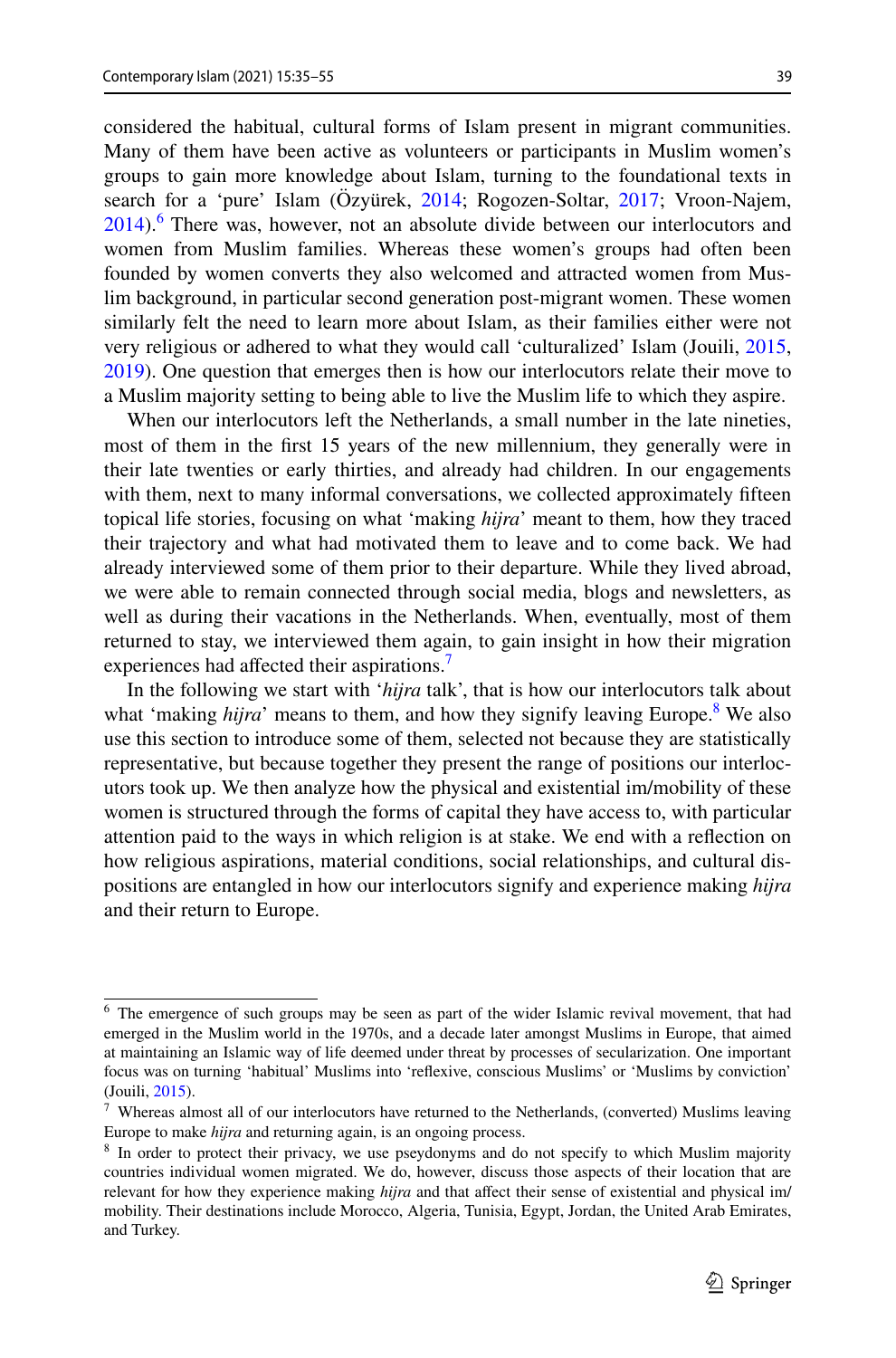### *Hijra* **talk: The multiple meanings of** *making hijra*

Whereas our interlocutors hold a variety of points of view about what *hijra* means to them and whether they consider it desirable or even obligatory to make *hijra*, all of them can relate to the concept. As non-Arabic speakers, they had usually become familiar to the term when learning about Islam, and hence, they refered to its religious connotation. They were well aware that amongst religious scholars there has been, and still is, a range of opinions as to whether and under which conditions Muslims ought to make *hijra*. The well-known Salaf scholar Al-Albani, for instance, to whom some of our interlocutors referred, is of the opinon that making *hijra* is a religious obligation, if one has the possibility to do so. Other religious authority fgures only considered *hijra* necessary if one is unable to practice one's religion freely. Yet another position, associated with for instance the Egyptian scholar Yusuf al-Qaradawi, considered being involved in doing da'wa (proselytizing) a valid argument to remain in non-Muslim lands (see introduction to this volume).

Where then did our interlocutors position themselves? After their conversion, most of them focused on what they called practicing 'true Islam', often based upon a scripturalist reading of the example of the prophet Mohammed and his companions. They did not consider themselves as adherents of a particular Islamic school of thought or orientation. The main diferentiation we discerned amongst our interlocutors tallied with the extent to which they had become active in the religious feld, had taken up informal leadership positions, for instance by starting a women's group, organizing religious lectures for (converted) Muslim women, and were considered by others as more knowledgeable about Islam. These women more often considered 'making *hijra*' as part of the Islamic tradition and hence as a desirable act, even if holding a variety of views about what 'making *hijra*' entailed. Women who only attended meetings of these groups, in contrast, far less often used an Islamic vocabulary. Instead, when discussing making *hijra*, they would point to the value of living in a Muslim environment where practicing Islam would be the norm, rather than being looked upon with suspicion, as they had experienced in the Netherlands. Still, this division between 'organizers' and 'participants' was not a clear line of demarcation, but remained rather fuid. Moreover, as the trajectories of our interlocutors indicate, they also modifed or adapted their positions about making *hijra* and its meanings over time, on the basis of their migration experiences.

#### *Hijra* **as part of the Islamic tradition**

Those amongst our interlocutors who signifed making *hijra* in strongly Islamic terms, usually did so on the basis of referencing the teachings of specifc Islamic scholars, such as the previously mentioned Al-Albani. Still, also amongst these women, there were signifcant variations in what they did and did not consider a

<span id="page-6-0"></span><sup>9</sup> See, for instance, [http://maktabasalafya.blogspot.com/2011/12/obligation-of-](http://maktabasalafiya.blogspot.com/2011/12/obligation-of-hijrah.html)*hijra*h.html [https://www.](https://www.youtube.com/watch?v=PjTtSu7Iyfo) [youtube.com/watch?v=PjTtSu7Iyfo](https://www.youtube.com/watch?v=PjTtSu7Iyfo) and <https://islamqa.info/en/47672> all last accessed on 28 December 2020.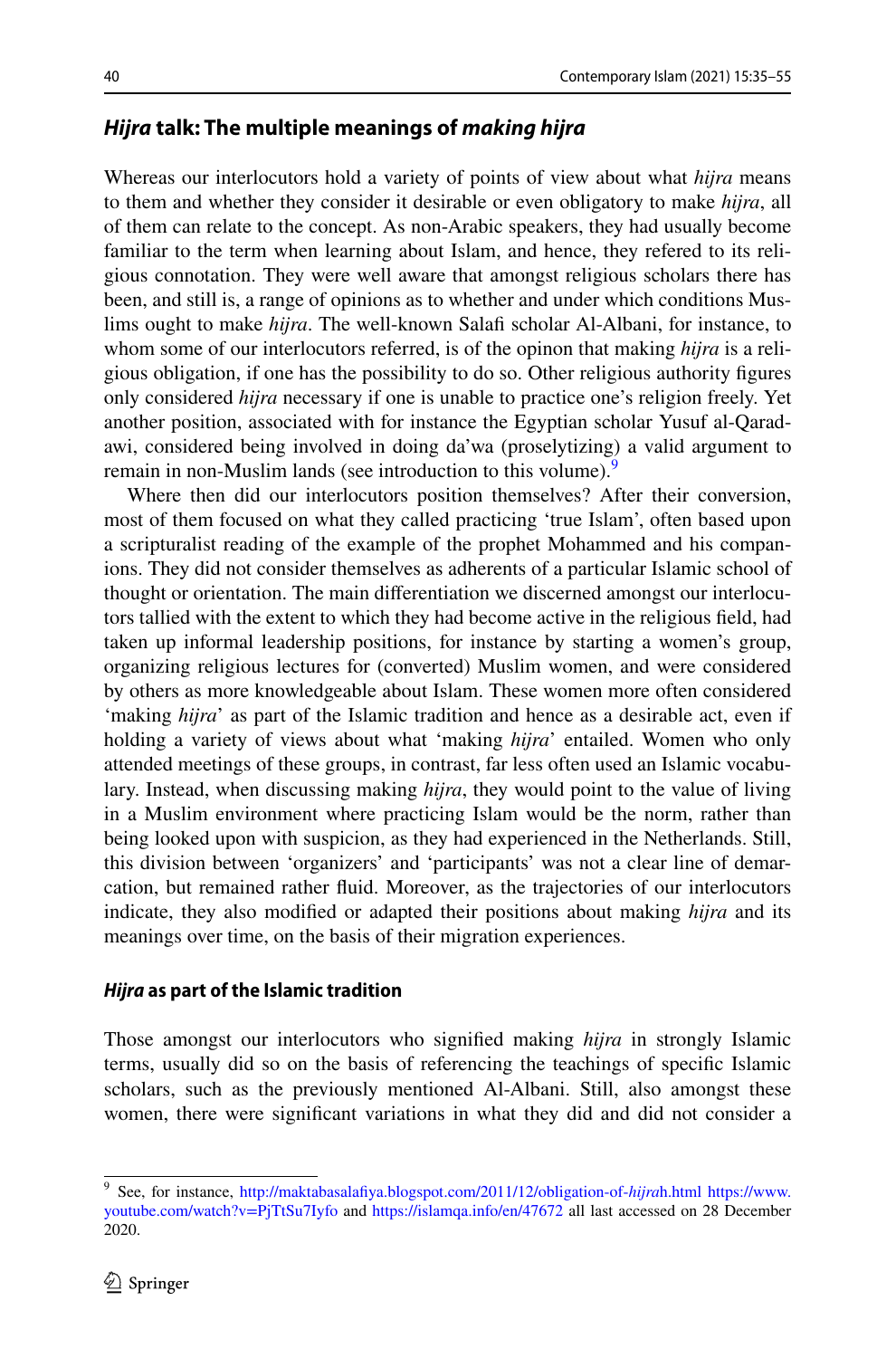'true *hijra*'. Here we introduce some of them more extensively to provide an impression of the range of positions they took up.

Sumaya's family was not particularly religious but she had attended a Christian school and was interested in religion from a young age. In her late teens, she had converted to Islam, just before she met her husband. He did not live in the Netherlands at the time, but came over during school holidays to work with a relative. After she fnished high school, they married, and together they travelled to his country of origin, where he completed his business degree. Whereas he did not come from an overly religious family, over time, both became increasingly inspired by the ideals of the Islamic revival. After returning to the Netherlands, they became very active in the feld of *da'wa*, aiming to 'educate Muslims about the real meaning of Islam', with Sumaya starting a women's group, that was very well attended. By the mid-2000s, after many others in their circle had already left the Netherlands, they decided to 'make *hijra*', too, and moved with their children to her husband's country of origin. Their goal was to start an educational project there for the beneft of fellow Muslims.

Sumaya made a strong distinction between leaving the Netherlands to 'make *hijra*', and their earlier visits to his home country. 'Making *hijra*', she contended, can only be considered as such if the intention is to emigrate permanently, with the aim to strengthen Muslim life. Referring to those cases where the husband would stay in, or remain strongly connected to, the Netherlands to earn a living, she said: "I do not think it is *hijra* if women live abroad and their husbands are still fulltime working [in the Netherlands] … *Hijra* is when your whole family lives there and you really leave. If you stay and work, you're still dependent on this country. That's not *hijra* from an Islamic point of view. ... Of course it's okay if you think it's better to raise your children there, that is fne, but that's not cutting all ties and really settling there.'

Rebecca grew up amongst Muslim friends in a multi-cultural neighborhood. Raised without a religion but interested in Islam from a young age, she adopted many Islamic tenets before acknowledging that, in fact, she had become Muslim herself. Being lonely after conversion, she took up volunteer work to help-out new converts and started an informal, (converted) Muslim women's group. In her mid-twenties, about 5 years after her conversion, she met her husband, a second generation post-migrant, born and raised in the Netherlands. By then she had obtained a higher education diploma, while he owned a small business. Both of them were quite strict in their religious orientation, and she preferred not to work outdoors after marriage. They only met a few times before marriage, as both rejected dating. During these talks, he already mentioned his intentions to make *hijra* in the future. Whereas, at the time, she had no clear stance on the subject, gradually, she adopted the view that making *hijra* is obligatory for Muslims, referring to the work of Al-Albani.

When her best friend left the Netherlands to make *hijra*, she felt it was time to leave as well, while the children were still small and would more easily adapt to life in his parents' country of origin. The plan was that her husband would soon follow, but this never materialized. Rebecca does, however, consider the time she spent there as 'making *hijra*': 'My husband didn't follow, but why would that not be 'making *hijra*' for me? His intention was to come, but unfortunately, *qadr Allah*, it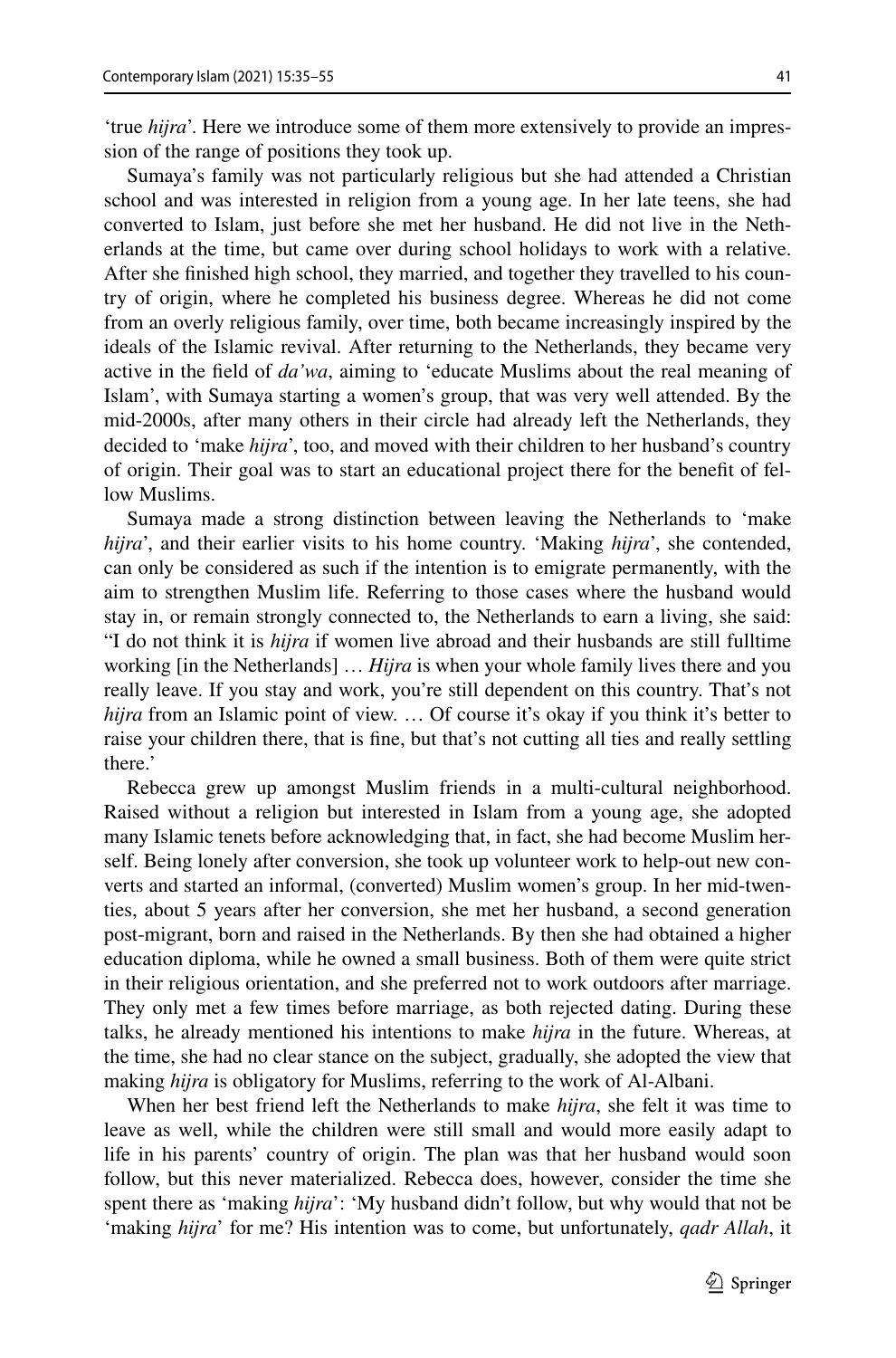didn't work out.' Unable to speak the language and with limited resources, life there was very difficult for a single mother with a large family and after a year, she moved to England. When we asked whether she considered this also as 'making *hijra*', she answered: 'No, even if you could hear the *adhaan* in the neighborhood where we were living, England is not a Muslim country'.

Hind came from a family in which the environment, spirituality and the peace movement were important parts of life. After high school, she did not pursue higher education. In her late teens, she fell in love with a Muslim, converted to Islam, and they entered into an Islamic marriage. However, as happens more often in the case of converts, she became more serious in her religious practice than her husband, and the marriage did not last. Some years later, after her mother had passed away, Hind became full-time involved in learning about and teaching Islam. She started a successful Muslim women's group, combining a strict, text-based orientation with the use of Islamic knowledge to empower young women, such as by supporting them in the case of forced marriages.

For a long time, Hind considered making *hijra* a religious obligation. Only those involved in *da'wa*, can legitimately remain in Europe, she believed. Even though she was in fact involved in *da'wa* herself, her dream at the time was to move to a country where she could 'be buried in peace.' She expected life in a Muslim majority country to be much more relaxed: 'A place where people accept you for who you are. Here, everyone looks at you in a funny way.' Similar to the other women we talked to, 'making *hijra*' was strongly connected to 'keeping your family safe' and the wish that the children would learn Arabic. 'We did not grow up with it so we want to give it to our children.'

Hind left the Netherlands three times, to two diferent Muslim majority countries 'with the intention to never return'. In her words, 'a real *hijra fi sabilillah*.'<sup>10</sup> Her desire to travel to the South dated back to her high school days, but was now presented in an Islamic framework. Hind loved 'other cultures' and looked forward to going to 'a country with palm trees, where it's warm, where you hear the *adhaan*, where the streets are sandy, and where people accept you'. This stands in contrast to Sumaya, who held a far less romantic view about life in a Muslim majority country. She, for once, did not particular like her husband's country, calling it 'crowded and dirty', and specifcally warned against the danger of converts' too rosy expectations of making *hijra*, which she dubbed 'the pink cloud'. 'I did not have a pink cloud, I knew about life there, I was more negative than positive', Sumaya told us.

When they left the Netherlands, all three women considered making *hijra* as highly valued in religious terms, as the next step on the path towards religious growth. They all agreed that 'making *hijra*' meant migrating to, and settling in, a Muslim majority country. Leaving with the intention to do so permanently, mattered to all of them. Still, their narratives also difered in some ways. Sumayya, who had left together with her husband and children, most strongly underlined the need of a complete break. Rebecca, in contrast, also considered her, in hindsight, temporary migration as *hijra*, even if her husband did not manage to join her. Leaving to a

<span id="page-8-0"></span><sup>&</sup>lt;sup>10</sup> Emigration for the sake of God, i.e. not for worldly causes.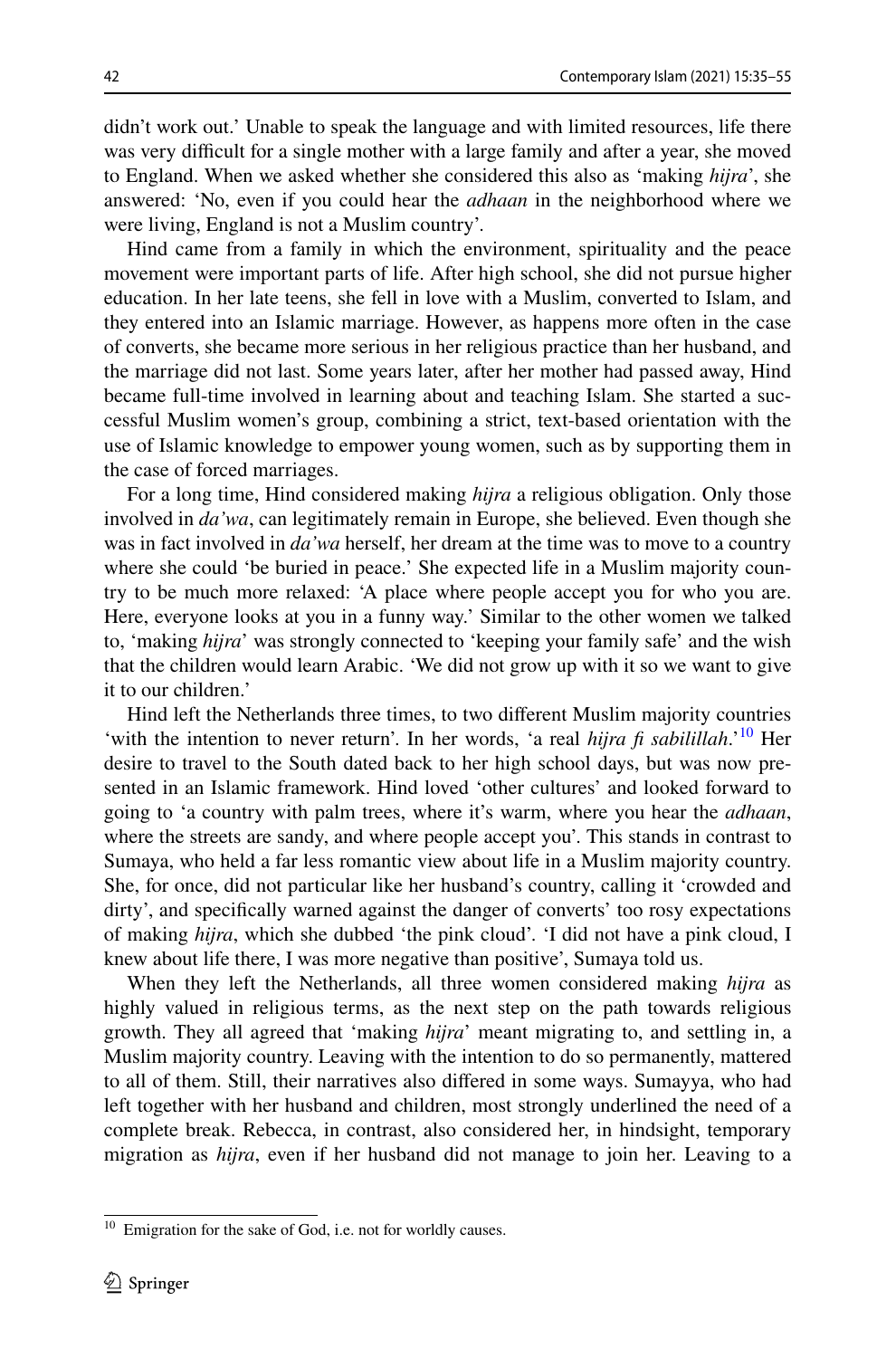Muslim country with the correct intention was for her sufficient to call this 'making *hijra*'. Whereas neither Sumayya (who returned for health reasons) nor Rebecca (who returned to be with her husband) have completely given up on the ideal of making *hijra*, Hind's position has become very diferent. While emphasizing that for her *hijra* also had meant to leave with the intention to never return, after several failed attempts to make *hijra* as a single mother, she is no longer convinced of its religious value. Refecting on her previous positions about Islam, she had come to regret many of them (especially what she now rejected as too rigid an approach), including that it was mandatory for a Muslim to make *hijra*.

At the same time, the narratives of these women also contained aspects that were not directly linked to religious tenets. For Hind, the religious aspect was strongly entangled with rather romantic visions of leading a simple life somewhere in the Muslim world, while she also expressed her desire 'to improve the world'. This she saw also as a continuity with her life prior to conversion as 'it is based on my love for the prophet and for Islam, but it is also my character'. For Sumaya, *hijra* meant trying 'to build something for Muslims in an Islamic country.' In the Netherlands, she contended, what you build-up, can always be taken away from you. … You want changes in the Arab world'. The idea of contributing to the good of society was important to her in multiple ways; the educational project they intended to set up, did not only focus on Islamic substance, but also on conveying this content through modern didactical methods. Refecting on this idealism, she added: 'I think that most of us did not leave to bake cookies or sit with the family'. Some women then did not only engage with the subject-focused ethical work of self-cultivation, but also presented their activities in terms of a relational ethics, that is an ethics of care for and responsibility towards others, that may or may not be Islamically grounded (see Jouili, [2015:](#page-20-15) 18).

#### **Making** *hijra***: Living in a Muslim environment**

Not all of our interlocutors framed their migration to a Muslim majority country as making *hijra* in a religious sense. Some women we spoke to were not overtly concerned with the question whether making *hijra* was religiously required. They related migration to religion in a diferent way. Rather than considering making *hijra* as a matter of religious dogma, they argued that it would be easier to live a Muslim life in a Muslim majority country where the presence of Islam would be self-evident. While some of these women had converted to Islam after they had married, they also considered themselves observant Muslims and Islam had become an important part of their lives. They all had also moved towards wearing more covering visibly Muslim styles of dress. We introduce some of them here as well, presenting their particular perspectives on making *hijra*.

Imane grew up in a non-religious middle class family, in a white neighborhood with very few Muslims. After moving to Amsterdam, she obtained an MA and took up professional employment. In her late twenties, she met her husband, who had left his country because of civil war. After years of study, refection, and attending meetings of a Muslim women's group, she converted to Islam. A few years later,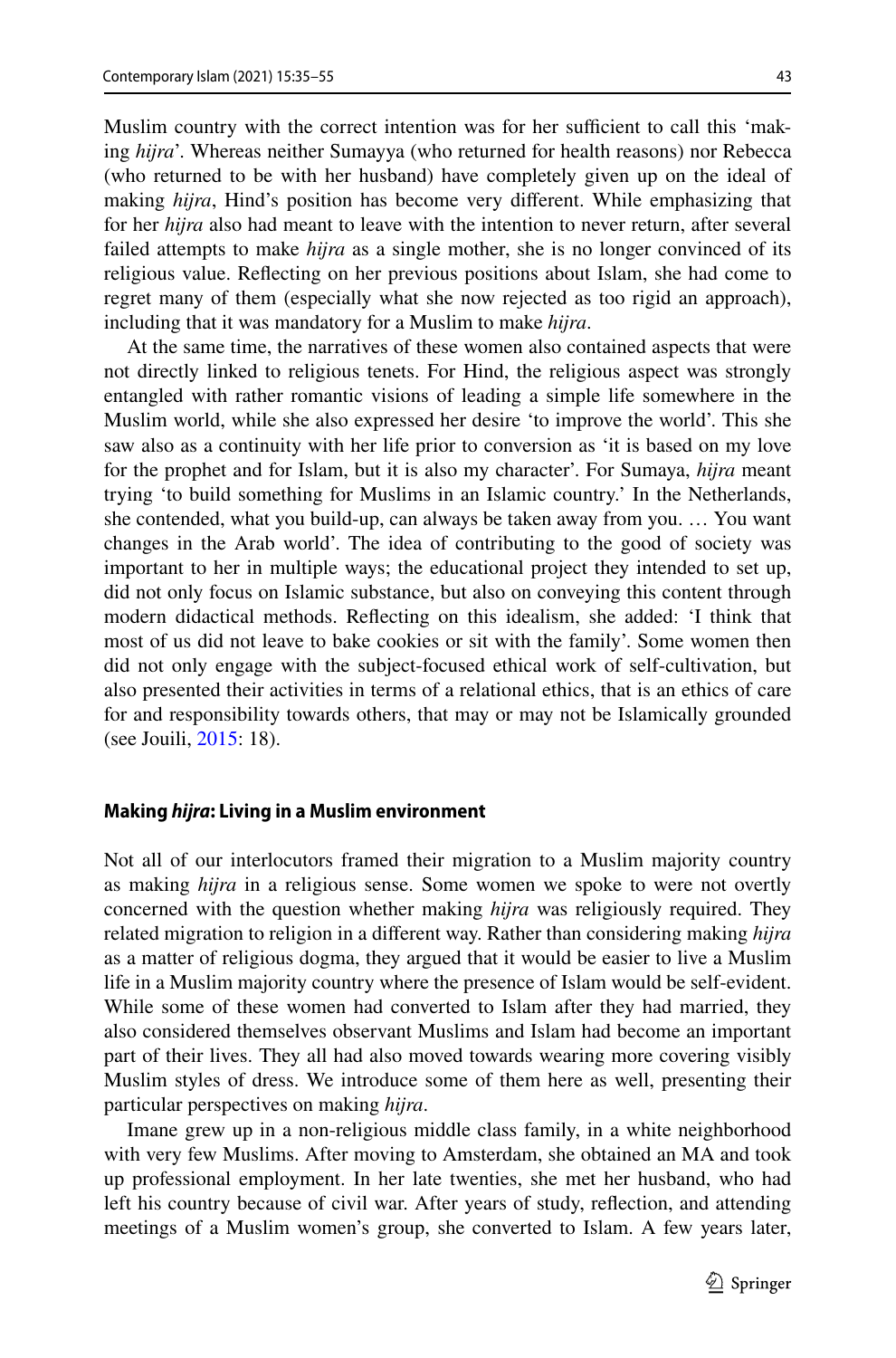their frst child was born, with two more to follow. In 2011, when the oldest was seven, they decided to move to her husband's country of origin. Looking back at that decision, she underplayed the religious connotation of making *hijra*, 'I don't think I made *hijra* to make *hijra*. I did it because my husband really wanted it and because I saw advantages for the children, that they would live there and learn the language. … It is more natural for them to grow up in a Muslim society, close to their family'. She did not believe it was mandatory for Muslims to make *hijra*, further explaining, '*Hijra* simply is a short term for migration to your husband's country. … I have been thinking about *hijra* as a concept. For me, you can also do *hijra* in your own country … [for instance] from a location where there are only a few Muslims to a location where there are more Muslims, as we did. We moved from the city center to a neighborhood with more Muslims.' Asked if she would consider moving to the UK as making *hijra*, too, she answered: 'Yes, emigration to Birmingham, you can call that *hijra*'.

Anna, who grew up in a small town, in a Catholic middle-class family, also completed a university education. When she was in her early twenties, she had met her husband, a frst-generation labor migrant, who had been forced to leave school in his early teens. After visiting his country, she became more interested in Islam, and began to read, attended meetings of Muslim women's groups, and converted 3 years later. After her conversion they got married. Two years into the marriage, just after the birth of their frst child, they took the step to move to his home country. She did not consider this making *hijra*. 'For me, making *hijra* is if you do it for your religion. We didn't do that. It was his country, he wanted to work there for himself. … I have read about making *hijra*, and I know that my intention was not for Allah, not for religion, my intention was practical.' When we asked her whether it might have *also* been a religious act, she said, 'No, I had travelled there before. There is more religious freedom in the Netherlands than there. Of course it's easier when everyone is fasting, and your hear the *adhaan* fve times a day. But the things I did, going to lectures and so on, that was not available there. In terms of religion, I'm better-of here than there'.

Julia had a difcult start in life. Her parents, who were labor migrants from elsewhere in Europe, had a nasty divorce when she was young, and she moved a lot. She entered into a vocational training track, but the school failed her abysmally, and, eventually, she dropped out. At school, she had met Muslim girls while she was raised as a Catholic. She easily combined both religions, mentioning that 'Jesus was important to me, that's the same in Islam'. At age 15, she decided to become Muslim and started to attend lectures at a Muslim women's group. When a frst generation migrant with a call shop, proposed marriage, she accepted within a few weeks. Thinking back at that rash decision she refects: 'I was young and naïve, I wasn't going to school. I saw people who were married and were happy'. Almost 19 years old, she had her frst child, and they went a few times to his country of origin for extended visits. When they decided to emigrate, in 2011, they had three young children and both had become more practicing Muslims. When we asked her about religious considerations, she explained, 'Half-half. He also had other reasons, he wanted to go to his country, with the children. It is better for them there, more friendly … For me, it was also an adventure, to do something crazy, like other people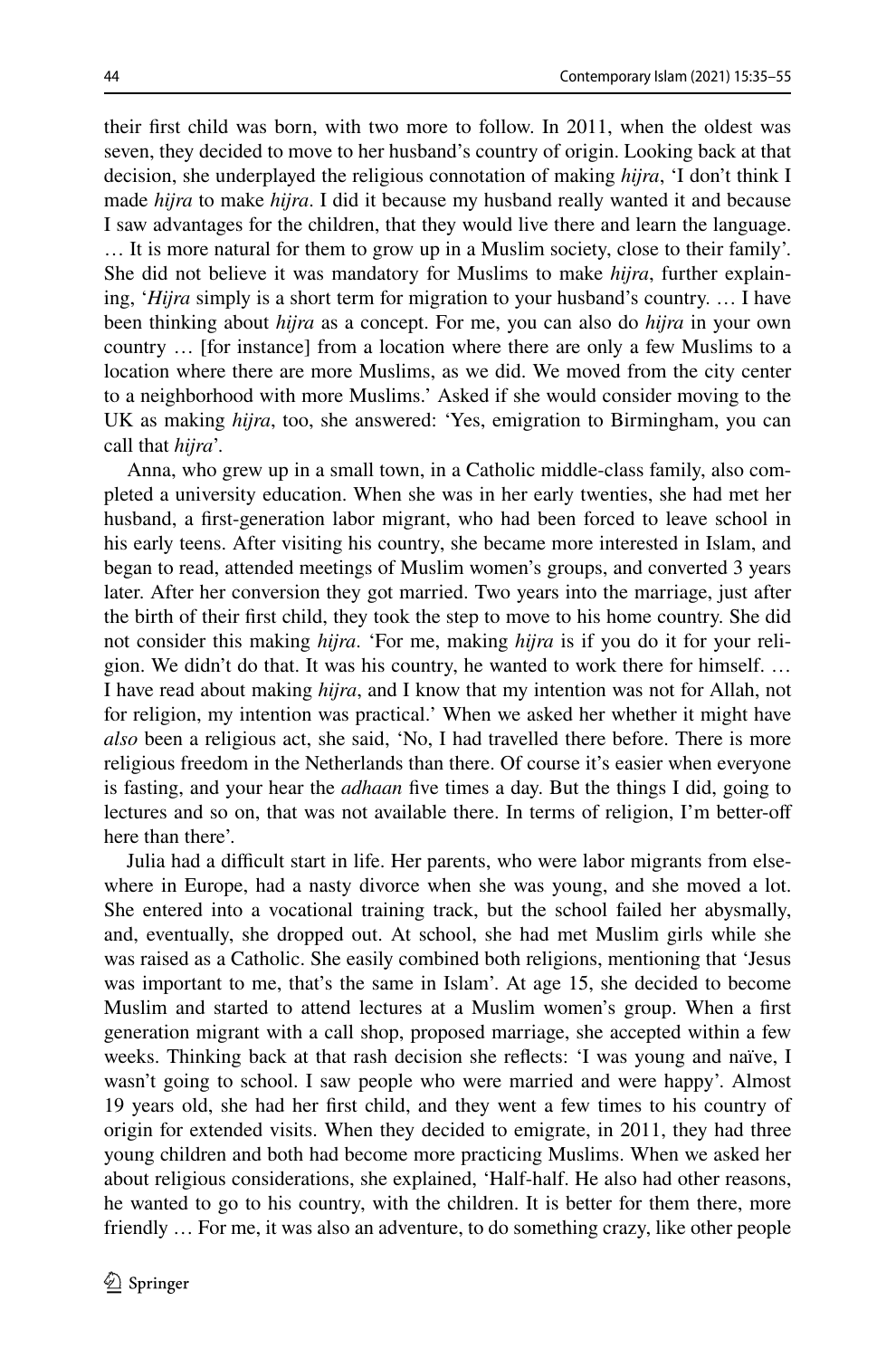go travel the world'. When we asked if she was infuenced by seeing others leave she explained, 'Yes and no, if you see people leave, you think, shall I try it too? But, no, it was for the children. In my opinion you can be a Muslim everywhere'. But by then she had started to wear a face-veil, and that became a factor in her consideration to leave: 'If people looked funny at me, I worried, will the children be bullied because of me? And perhaps it will become prohibited, then I cannot really be myself.'

The women we introduced here were not much concerned with questions whether 'making *hijra*' was obligatory or not; their arguments were by and large pragmatic. Refecting on making *hijra* as a concept, in Imane's view, this meant to live in a Muslim environment, and that could also be in Europe. Rather than referring to Muslim territory, that is to live in a Muslim country under Muslim rule, what mattered to her is a 'more Muslim' social environment, with, for instance, easier access to halal food and with a mosque or an Islamic school nearby. Anna, pointing to the importance of intentionality in Islam, was quite explicit in refusing to consider her migration as making *hijra*. Already prior to leaving, she realized that there was more religious freedom in the Netherlands; still even she mentions the advantages of a self-evident Muslim environment. Julia did to some extent signify her *hijra* as religious, yet, being still very young at the time, also used the secular language of a search for adventure, only to then share her concerns about a possible prohibition of face-veiling. Whereas these women did not mark making *hijra* in doctrinal terms or frame it as part of the Islamic tradition, neither was their migration outside of the feld of religion and simply a secular act. For all of them it was a family project, a relational ethics, that entailed a desire to raise their children in an environment where being Muslim was the norm, where they would more easily learn Arabic, and where Islam was self-evidently present in everyday life.

### **Im/mobility in everyday life**

The topics of mobility and movement already emerged in the life trajectories of our interlocutors prior to their discussions of migration. To start with, they often framed their conversion as a process that involved various forms of movement. Becoming Muslim, as part of a process of existential reorientation, was in itself considered a positive step forward (Vroon-Najem, [2014](#page-21-2)). But it did not stop there. Being Muslim is also usually talked about in dynamic terms as it is similarly envisioned, by converts as well as other Muslims, as a path that will take a lifetime to travel. On this path, our interlocutors felt the necessity to learn more about Islam, 'gaining knowledge' as they phrased it. This can also be considered a form of moving forward, as knowledge is supposed to be acted upon in order to improve practice and facilitate a deeper engagement with Islam.<sup>[11](#page-11-0)</sup> Entering into marriage and starting a family were

<span id="page-11-0"></span><sup>&</sup>lt;sup>11</sup> A common pitfall for new Muslims, sometimes dubbed "convertitis" (e.g. Roald, [2012;](#page-21-11) Turner, [2019\)](#page-21-12), is to move too fast, only to discover that adopting too many new practices in a short amount of time will be untenable. The most often heard advice within Muslim women's groups, and at other forms of convert counseling, is to take things slow and walk the path as new Muslims "step by step".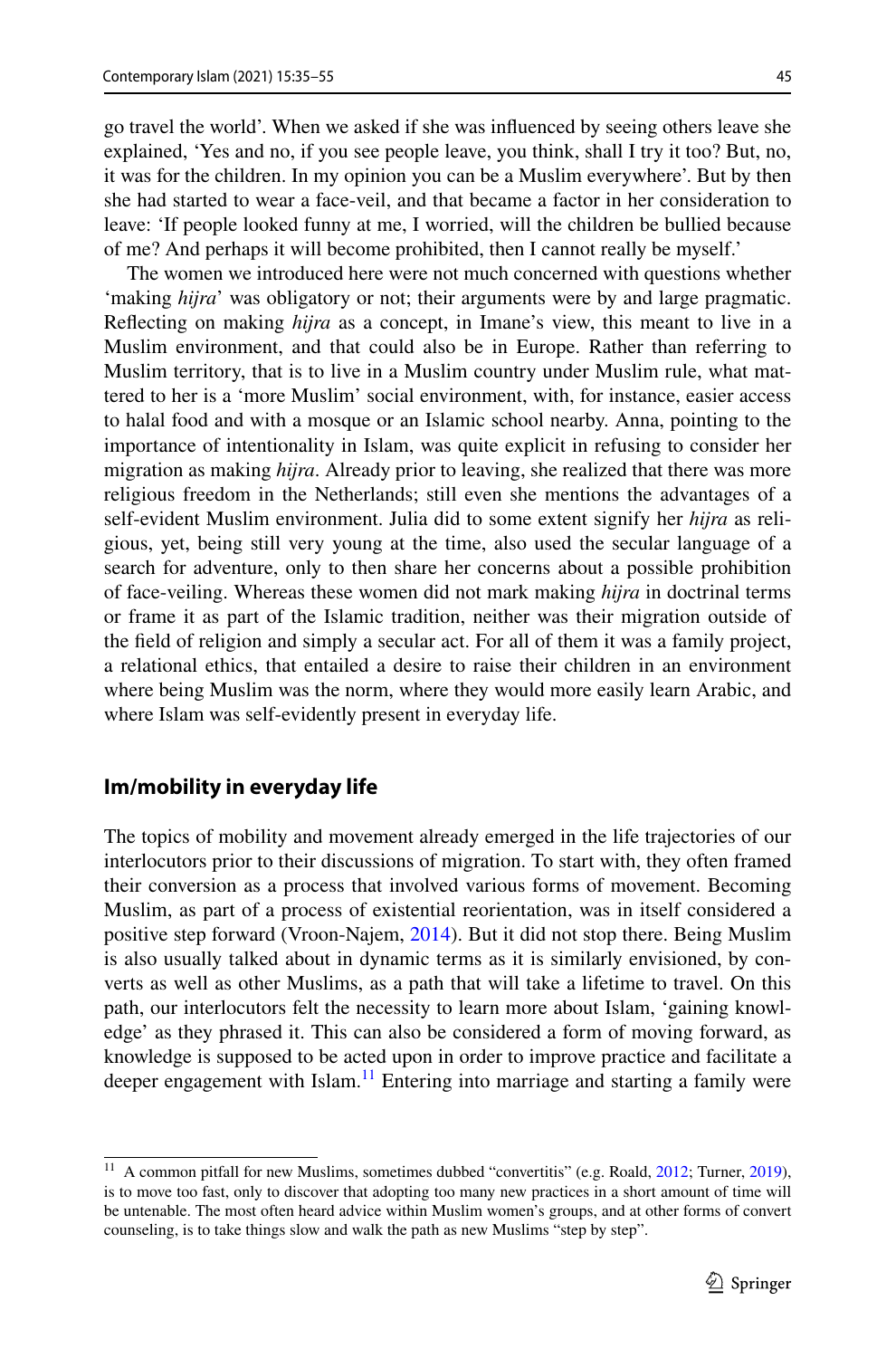also considered important steps forward, with our interlocutors often referring to the importance of marriage in Islam.

The reason for many of our interlocutors to consider migration has to do with what we describe, following Hage, as an 'sense of stuckedness.' Whereas they considered becoming Muslim as a form of existential mobility, it can simultaneously engender a sense of stuckedness. One major reason is that conversion to Islam puts up for question their self-evident ethno-national belonging, that is their Dutchness. This is not the case because converts themselves feel they do not belong anymore, but because they are regularly confronted with having their national belonging questioned by the majority population.

The concept of the nation-state has produced the myth that each territorial state is populated by a people with its own distinct national culture (Gupta  $\&$  Ferguson, [1997](#page-20-20)), whereas in practice the population of nation-states is far from homogeneous. Nation-states are build on the paradox that their citizens are formally equal, while national belonging privileges specifc ethnic-racial and religious groups (in our case, white Christian/secular Dutch) as the unmarked category (Baumann, [1999](#page-20-21)). During the last decades, state policies have, moreover, increasingly required minorities to prove their national belonging (often referred to as 'the culturalization of citizenship' Geschiere, [2009](#page-20-22)). Muslims, in particular, have become a racialized category, linked to a wide range of undesirable phenomena (Garner & Selod, [2015](#page-20-17); Jouili, [2015](#page-20-15); Klug, [2012](#page-20-23); Sayyid & Vakil, [2010\)](#page-21-13). Whereas this is not specifc for converts, especially those converts who are white and are recognizably Muslim, experience in a particularly salient way that they are *no longer* accepted as part of the nation.<sup>12</sup>

If converts consider conversion as a step forward, many non-Muslim Dutch, including family and (former) friends of converts, consider conversion to Islam as taking a step back, in line with popular notions of Islam as 'a backward religion'. They express this sentiment even stronger when women converts start to wear a headscarf and become visibly Muslim. This discrepancy between converts' positive feelings of moving forward and the appraisal of their choices amongst non-Muslims as moving backwards, translates in a constantly felt need to explain oneself and one's choices. Many converts, as well as other Muslims, deal with this mismatch by acting as 'ambassadors of Islam' (Van Es, [2019\)](#page-21-14), but they also become weary of these suspicions and are concerned about the efect of such a Muslim-unfriendly social climate on their children, and *their* sense of belonging.

Such a sense of existential stuckedness, of not being able to 'move on', as it were, is often strengthened because of the way in which it intersects with material aspirations, or simply concerns about material life. These are often connected to women's marriage trajectories as many of our interlocutors had married a frst or second generation migrant. These men regularly lacked the kinds of social and cultural capital that would make it easy for them to climb the social ladder, while they were also confronted with a socio-political climate that had become increasingly critical of the

<span id="page-12-0"></span><sup>12</sup> Converts elsewhere in Europe have similar experiences, see Galonnier ([2015\)](#page-20-24) for France, Özyürek ([2014\)](#page-21-9) for Germany, Rogozen-Soltar ([2012\)](#page-21-15) for Spain, Moosavi ([2015\)](#page-21-16) for the UK, and Jensen ([2008\)](#page-20-25) for Denmark. For the Netherlands see also Van Nieuwkerk ([2004\)](#page-21-17), and Ter Laan (this volume).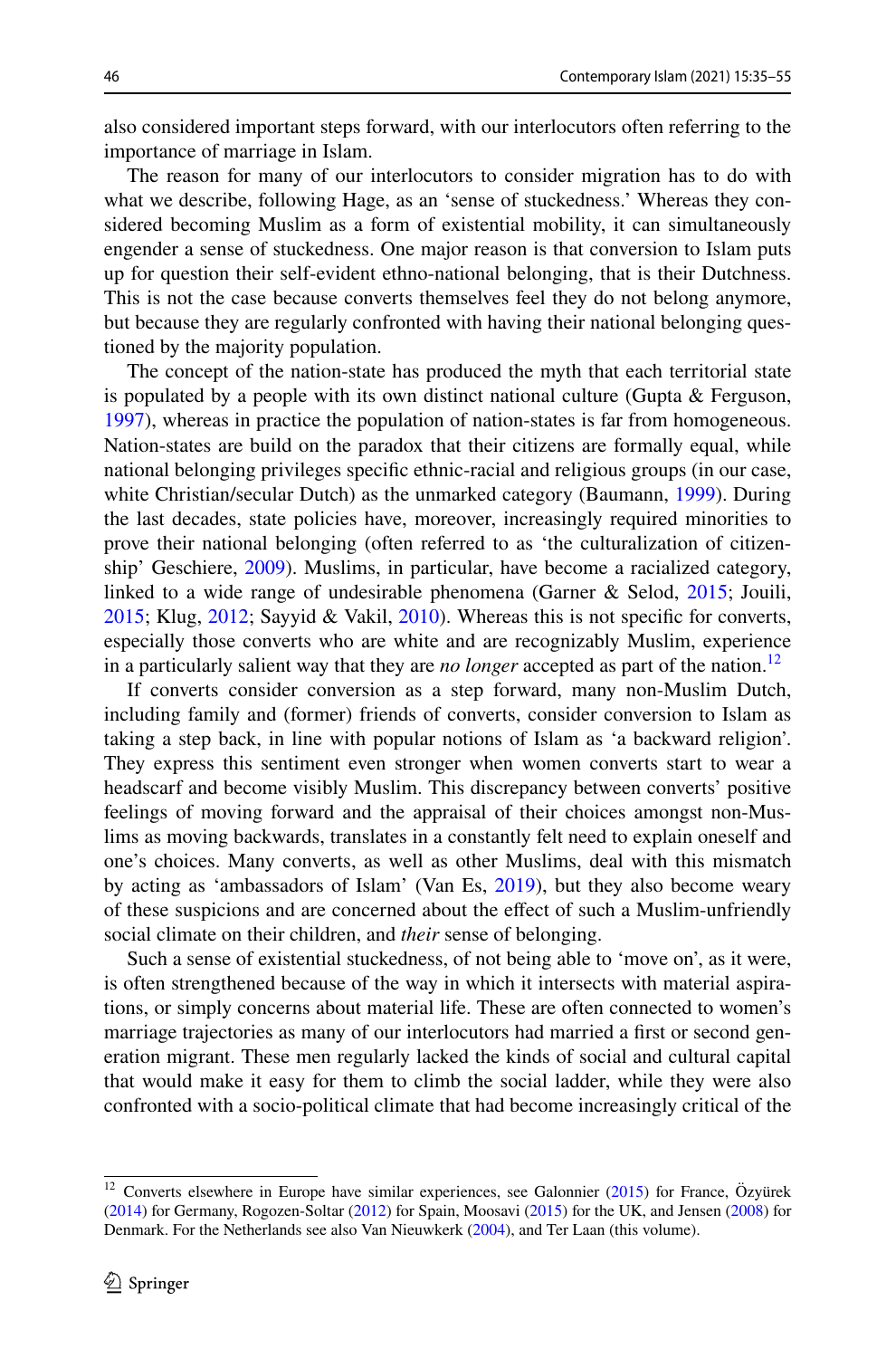presence of Muslim migrants. Faced with limited economic resources, some women lived in small, noisy apartments, experiencing rather harsh living conditions. For the women themselves, conversion to Islam may also have negative material consequences, such as when careers are interrupted if the workplace is deemed insuffciently *halal* or incompatible with wearing *hijab.* Focussing on these material elements, Anna explained, 'He wanted to go to his native country to start a business, and I agreed. For me, that choice was partly connected to wanting to have children. I knew I would have to continue to work after our children would be born and I knew I would also bear the brunt of combining work and child care. I didn't feel like that, so that was a reason for me to say "okay, let's go". So we went for very practical reasons.'

Whereas the socio-cultural and material efects of conversion and their marriage to a (post-) migrant often engendered a sense of 'stuckedness', it was at the same time through their marriage that our interlocutors gained at least potential access to non-mainstream forms of social and cultural capital. Family ties and social networks in their husbands' country of origin, their husbands' knowledge of the language and culture, and legal rights, such as access to residency permits, all opened particular avenues of mobility. Not surprisingly, almost all our interlocutors left Europe to settle in their husband's or his parents' country of origin.

#### **Migratory experiences: Stuck again and waiting it out**

As it turned out, many of our interlocutors would, however, eventually return to the Netherlands. After a shorter or longer time abroad, they again experienced a sense of being stuck. One set of issues relates to the material conditions they were confronted with, as many of our interlocutors were to face fnancial problems when their husband's ambitions to develop a business that would provide them with a source of livelihood, proved hard to accomplish. Similar to other return migrants, they may have been too optimistic, highlighting the possibilities and overlooking the obstacles. The networks they had expected to become part of were less strong than they remembered or had experienced on shorter term visits, and they were unable or unwilling to navigate the mores of the bureaucracies, such as with respect to bribes that might smoothen or speed-up obtaining permits. Public education was often deemed unsuitable for their children, while private education was very expensive and thus a considerable cost the couple had to reckon with. In a twist of irony, in many cases the net efect was that the husbands were forced to stay connected to the Netherlands, often returning to work there at least part-time, and hence were absent for long periods of time. This was not how our interlocutors had imagined their life as a family abroad.

Another hurdle they faced was that their own access to economic resources was often limited. It is true that for some a motivating force to make *hijra* had been that they opted for a household economy based on the male breadwinner model as best beftting the Islamic order of things. But if our interlocutors wanted to work or needed to do so, it was very difficult for them to find suitable employment, especially as many lived outside of the urban centers. They had little opportunity to make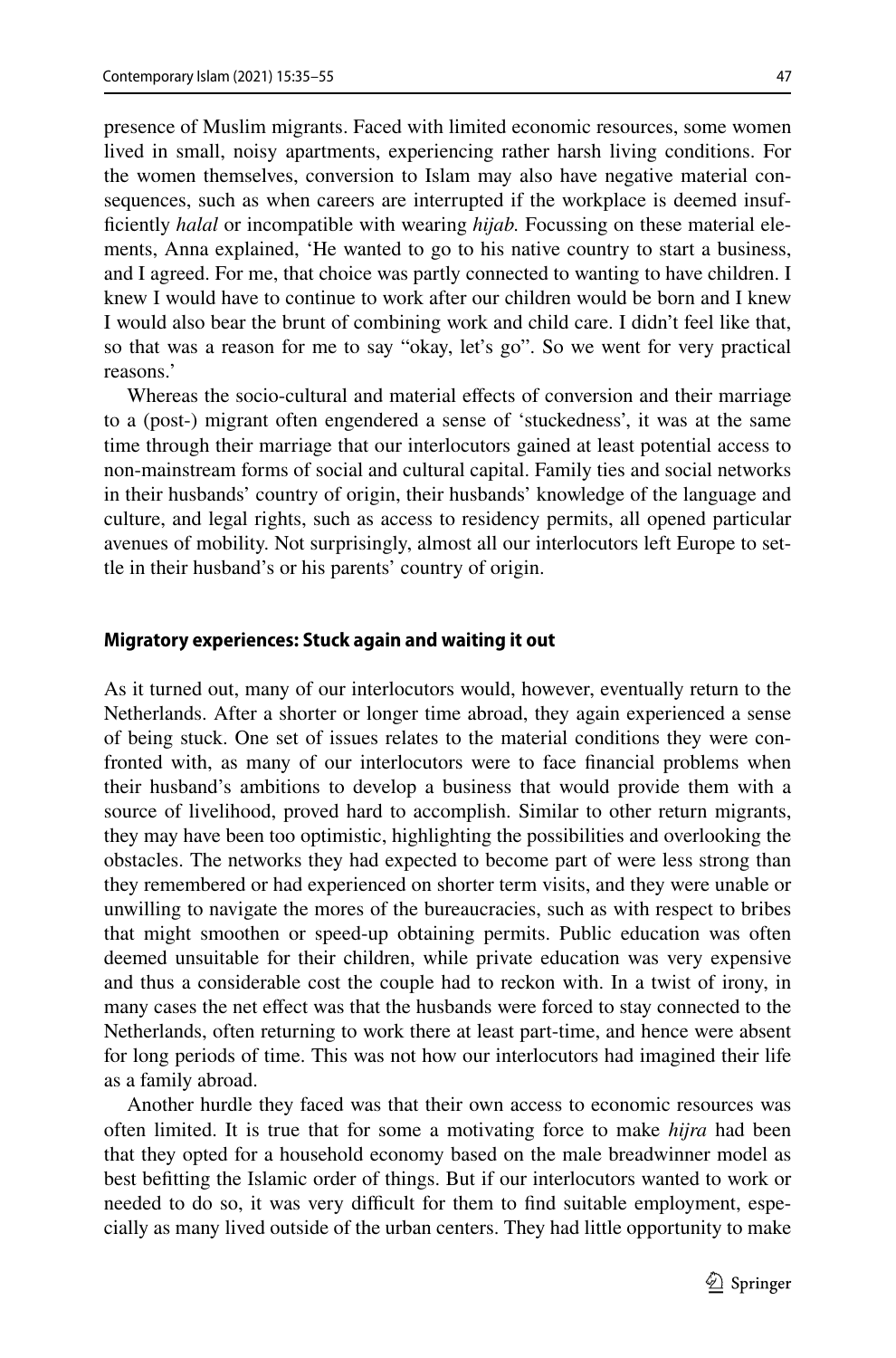good use of one of their main forms of cultural capital, their education, as there was often very little they could do with the diplomas or the work experience they had gained, lacking sufficient knowledge of the local language. Some tried to develop an Internet business such as online consultancy, writing, or web-design, which can be done from anywhere in the world but none of the women in our research was able to make a real income from these activities. Hind, who had left with high expectations, travelling with her children, initially without a husband, was perhaps the most outspoken about how material conditions also mattered, when she expressed her disappointment with life in the Muslim world. In 2006 she had stated, 'I love poor countries, much more than the Emirates, for instance', but 10 years later, she had become far more critical. About a young convert who had said that she 'would rather live with the *adhaan* in poverty, than in wealth in a *kafr* country', she commented, 'she had no idea what she was talking about and no idea what it means to be hungry and sufer pain' Having experienced poverty herself, she no longer romanticized life in a poor country.

Our interlocutors were, however, not only confronted with the harshness of the material conditions they found themselves in, they also experienced the afective effects of the lack of social relationships and of cultural affinity and competences. Arriving in a new country, the women had to start anew with building a social network. One major problem was that they usually did not speak the local language, such as Arabic or Turkish. They often had not realized how difficult and time-consuming it would be to learn these languages, and they lacked the habitual cultural knowledge to act in such a way that they would easily ft in their social environment.<sup>13</sup> Imane, for instance, who had worked as a highly educated professional before moving, faced great difficulties integrating into her new social setting: 'I knew it would be tough but I thought, together with my husband and children it should work out. We had all the basics in place: a place to live, a stable income from the Netherlands [from a business and renting out their home] … [but] I got crushed by my own expectations. I thought I would be able to integrate, but it remained two parallels that didn't converge. … I thought, I should try harder, the children were doing reasonably well, and it was not like I could just take the kids and leave.' Unable to build a social network, she grew increasingly lonely until it became unbearable to stay. Her friend Sumaya - who had made *hijra* to another country - summarized this widely shared feeling very well: 'You feel at home wherever you have social contacts. [If that's the case,] *hijra* is easy … but if you don't have a social network, and you don't build one, it becomes really tough.'

Sometimes, a combination of not ftting in and waiting it out, even translated in not learning the language on purpose, as in Anna's case: When we mentioned to her that another convert had told us in an earlier interview that for *hijra* to be a success, three things were important: command of the language, lots of money, and lots of patience, she replied: 'I had lots of patience! [And] yes, income, that's one of the cruxes whether people can stay or need to return.' But besides money troubles,

<span id="page-14-0"></span><sup>&</sup>lt;sup>13</sup> Boccagni [\(2014](#page-20-26)) also argues for the need to pay attention to sociability in the process of home-making,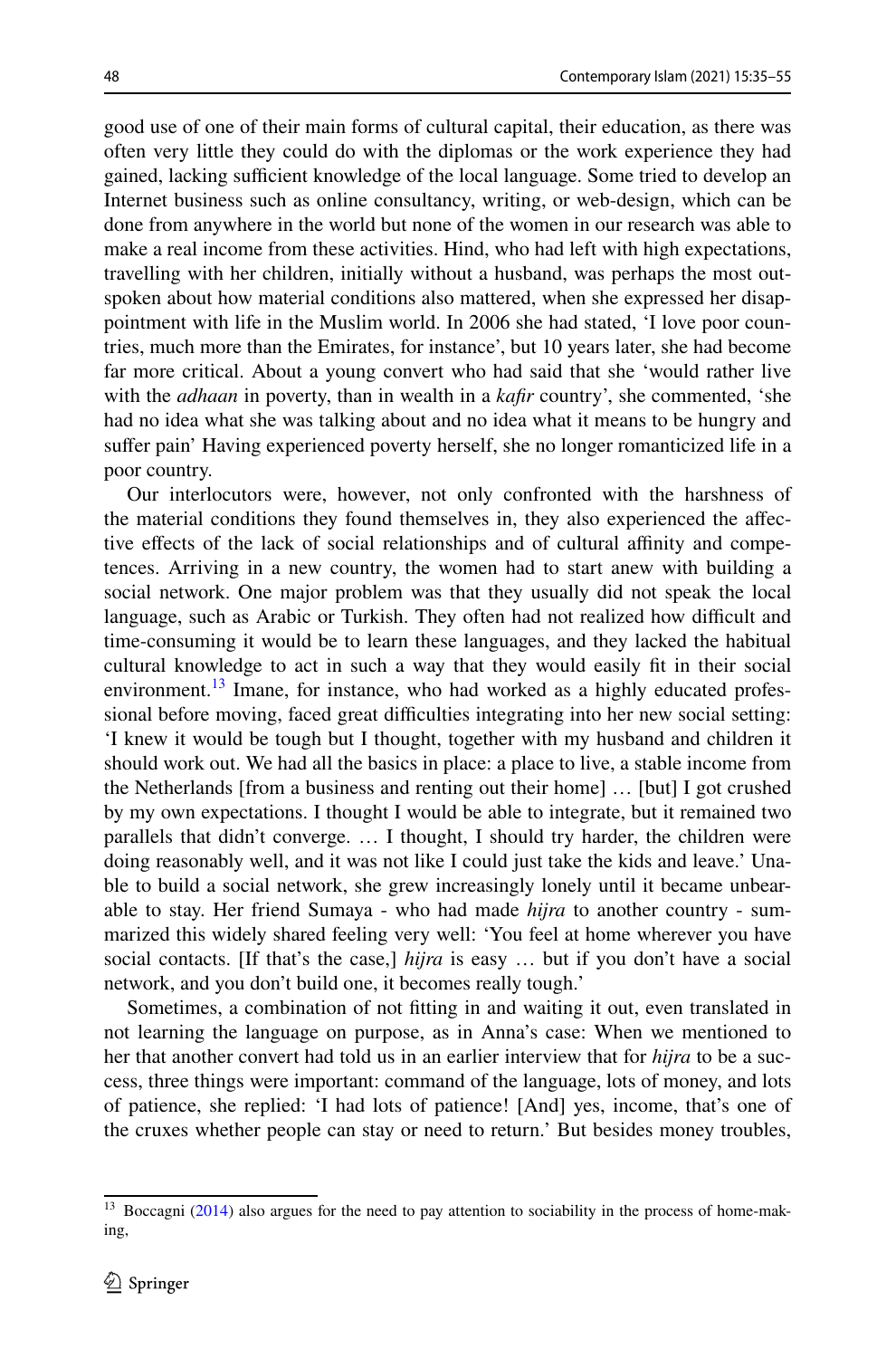more was at stake for Anna to produce a sense of feeling stuck: 'In a way you don't know what you get yourself into. Everything seemed perfect, I knew where I would live, I had a network there [of in-laws], but still, you don't know. You don't know how another culture will infuence you. How well you know that culture in the frst place.' Being a well-educated woman who had moved to a rural area where many people had little if any formal education, she felt unsure how to ft in, and, more importantly, whether she even wanted to ft in. As with other emigrants, being abroad made our interlocutors – and often also their husbands – aware of how used they were to the 'Dutch way' of organizing everyday life. They had not realized there would be so many areas of contention: proper bedtimes for children, privacy issues, unannounced visitors, cooking dishes that were not quite the local taste. Language barriers prevented them for helping their children with their home-work or even understanding a teacher's note when their husbands were in the Netherland. And then there was yet another element that made them feel like 'perpetual outsiders', that is religious life.

#### **Miscalculating religious capital**

Even if our interlocutors realized that access to economic resources and building a social network may be difficult in a new environment, they had expected that their religious commitment and knowledge would help them feel at home in their new countries of settlement. A few of them even went with the intention to teach the local population about the correct practice of Islam. Yet once they had arrived, the situation on the ground often turned out to be diferent from what they had expected, also with respect to religiosity, both in their direct social environment (such as their family-in-law) and in society at large. Some of our interlocutors were quite explicit in their disappointment about those they had held in high regard. Hind, for instance, pointed out that men, also those with the appearance of being serious Muslims, often take advantage of female converts, who might then fnd themselves and their children in a precarious situation. After having returned to the Netherlands, Sumaya expressed her disappointment in more political terms: '*Hijra* is going to a country where the Islam is present. But that's nowhere! … The best is of course an Islamic country, under shari'a law to which also the rulers submit, but that doesn't exist.' In her view, religious scholars should state that clearly. 'They still assume that Arab countries are Islamic, but that is not the case'.

When our interlocutors refected on their experiences, it was evident location mattered, in the sense that particular settings may be more or less conducive to the development of meaningful social relationships and a sense of Islamic communality. Sumaya was acutely aware of this, 'We frst went to his village … but we soon realized that would not work for our plans. So we went to the city … We lived in an area with a lot of foreigners and locals who had also lived abroad.' In her case, temporality, that is the particular historical moment, also mattered. 'When we arrived, there were already a lot of Dutch converts there and also some women of Moroccan background, and foreign sisters from America. There were lots of lectures and we also did social things together. … At the time we had two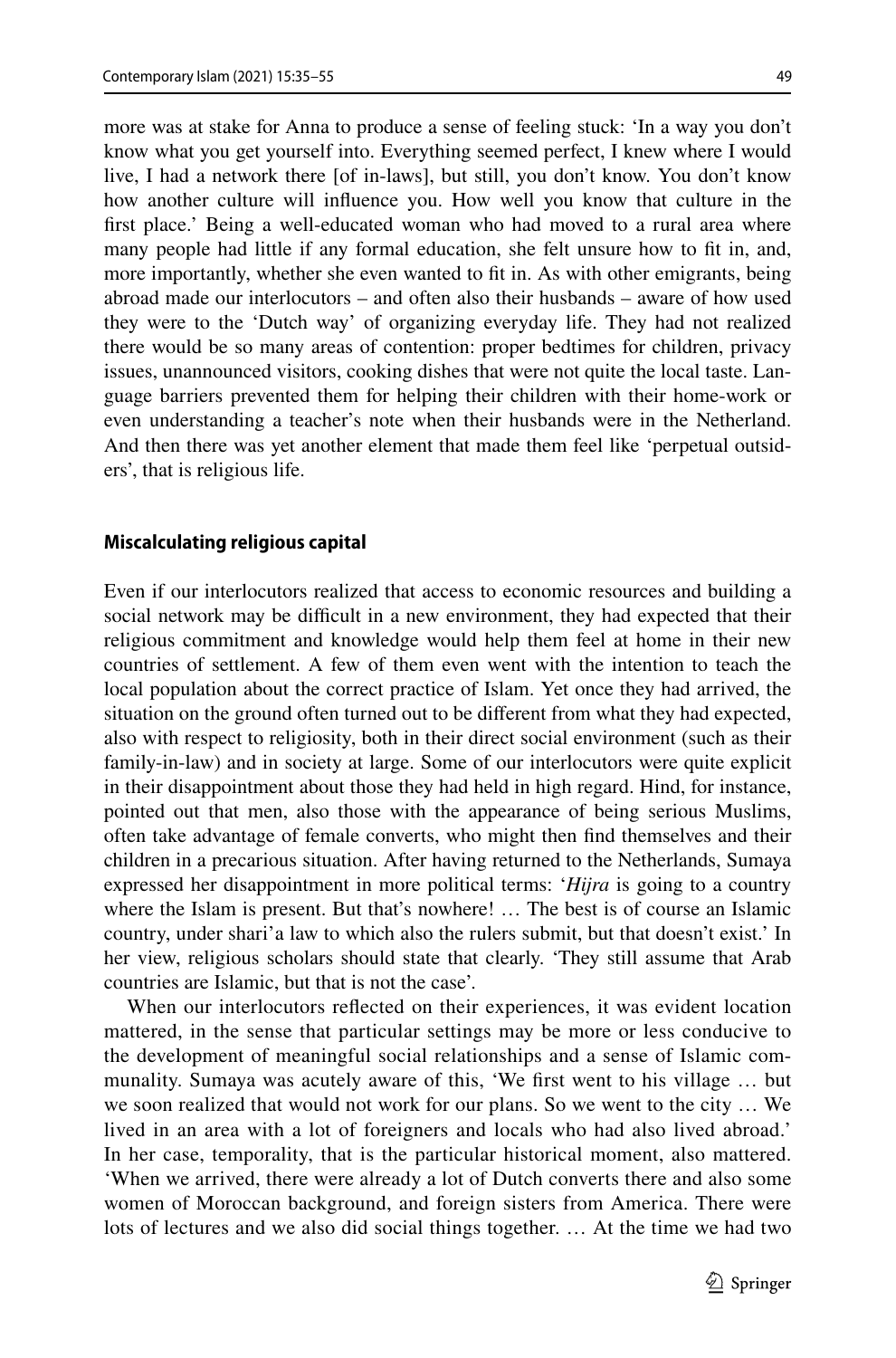groups, a Dutch group and an international group, led by an Egyptian woman who spoke English.' Language was important, because even for those who had learned some Arabic, it was difficult to follow lectures. As one of her friends, who had attended some of these lectures, explained. 'Most lessons were in Arabic, I preferred Dutch. Okay, you may say, that's a way to learn the language, but I did not feel like doing that, I simply wanted to attend the lecture, I came for the substance'. Yet Sumayya's narrative also indicates that what particular settings allowed for was not always stable. When after some years, the political situation had changed, this had major consequences. As she explained, 'Only religious activities that were supportive to the regime were allowed. Most of the centres were shut down, and a lot of people left the country'. She and her friends continued their activities, but at their homes and at a much smaller scale.

Anna also pointed to the importance of location and historical moment as enabling or disabling particular forms of sociality. When emigrating, she had hoped they would live in a city, 'I had lived in Amsterdam, I wanted to live a city-life'. But housing conditions in the city were crowded and expensive, so they decided to move to her husband's village, where there was more space, also for the sake of the children. This village, however, was in a remote area, and under state surveillance, as men had been leaving from there to fght in Syria. 'After the Arab Spring, there was an opening, but with respect to freedom of religion it is now again worse', she said. As there was no paid work available, she thought about volunteering, organizing some workshops, but that was impossible, even if it would concern something practical like health education. 'I bet if I would not have worn a headscarf - I am blond - then it would have been possible. But as I wear an abaya, which I like in hot weather, and a khimaar, they consider you a radical'. More generally, Anna also underlined that people in the village lived religion diferently. 'For instance, for Ramadan, I set goals for myself. There, nobody does that.'

With respect to their husbands' family, our interlocutors often faced an ambiguous situation. Their in-laws were pleased that they had converted, but at the same time their ways of practicing Islam were often considered strange, 'too much', or simply diferent, yet another disappointment they had to reckon with. In a few cases women had married into a family with a similar religious orientation, or where there may have been an individual in the family with whom they were able to connect in religious terms. In those circumstances, their religious knowledge may have been appreciated. Often, however, it was considered more negatively, as an unwarranted form of criticism, a 'knowing-it-better new Muslim.' This often came as a surprise. As one of our interlocutors explained, 'I expected it to be very Islamic, but it wasn't at all, I was very disappointed. Sisters-in-law wearing make-up, I thought, that's not allowed! Clothing with images of animals … they said, if children are wearing it, that's no problem. They did not consider music *haram*. My sisters-in-law wore nice headscarves and form-ftting coats, while I was wearing an abaya and khimaar. When walking next to them, I felt like a pauper. I wore simple sneakers, they thought that was weird. Only children wear sneakers. They wore shiny shoes with high heels.' In other words, also in settings where in-laws were wearing hijab, their styles of dress may well be very diferent.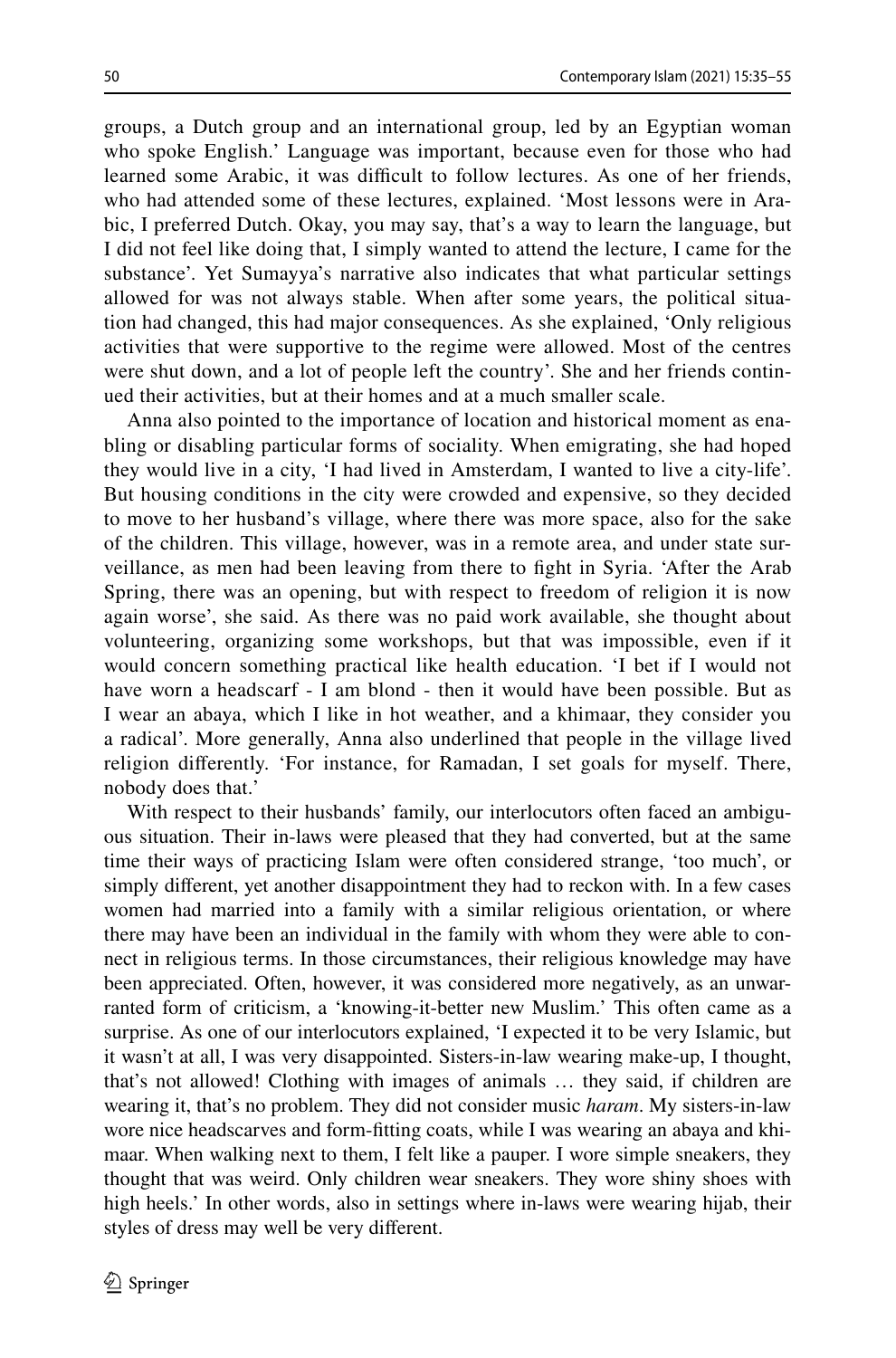Not being able to connect and to fnd religious support, all women remained in close contact with Muslim friends back home in the Netherlands. When Imane's marriage got into trouble, amongst other things about returning to the Netherlands, she frst asked her husband's family for help and then approached the local imam. But their response was 'we know your husband as a good Muslim…'. As that was not very helpful, she then contacted one of the women in the Netherlands with whom she had been close. This friend then asked her husband, considered a religious authority, to intervene. 'He could not tell him to come back, making *hijra* is of course highly recommended in Islam, but he talked with him for hours through Skype, or rather, let him talk, and that helped a lot'.

In many cases then our interlocutors experienced a dissonance between their religious commitment and knowledge and the ways in which people in their new environment lived Islam. Building up new religious networks proved to be difficult in the social and political context they found themselves in, except for the few who lived in large urban centers. Yet these women also faced problems once the political situation became more repressive. As a result, the Dutch networks they had been participating in, remained of paramount importance, even if, as many said, online contacts could not replace the need for face-to-face interactions.

#### **Returning to the Netherlands**

After having 'waited it out' as long as possible, hoping better times would arrive, almost all of our interlocutors eventually returned to the Netherlands. Some did so because they were unable to integrate into their local setting, struggling with loneliness, others because of fnancial struggles, when husbands failed to become economically successful enough to support the family. If husbands were unable to make *hijra* themselves, some grew tired of running a household by themselves and wanted their children to grow up with their father present. Yet others had their residency papers revoked, or returned for health reasons.

Returning to the Netherlands was often a challenge as well. Finding a place to live, financial difficulties because of debts that had build-up during years of economic hardships related to 'making *hijra*', children who had to re-integrate into the Dutch education system, were all common difficulties our interlocutors had to face. Nevertheless, many women were relieved to be back in the Netherlands, and felt that they were again, moving a step forward. Central heating, uninterrupted Internet, better-organized social services, to name but a few things they mentioned, were much more appreciated after living abroad for some time, in conditions where these were not self-evident. Even if they still thought it would be better for their children to be raised in a Muslim country, they often realized that they would not be happy there themselves. Sending their children to an Islamic school in the Netherlands and keeping an eye on their social life, they hoped to create an environment in which their children could grow up feeling positive about their Muslimness. After experiencing being an outsider, many felt better off in the Netherlands, with far more opportunities for attending religious lectures, with other Islamic activities available in Dutch, and with religiously inspired forms of sociality with like-minded Muslim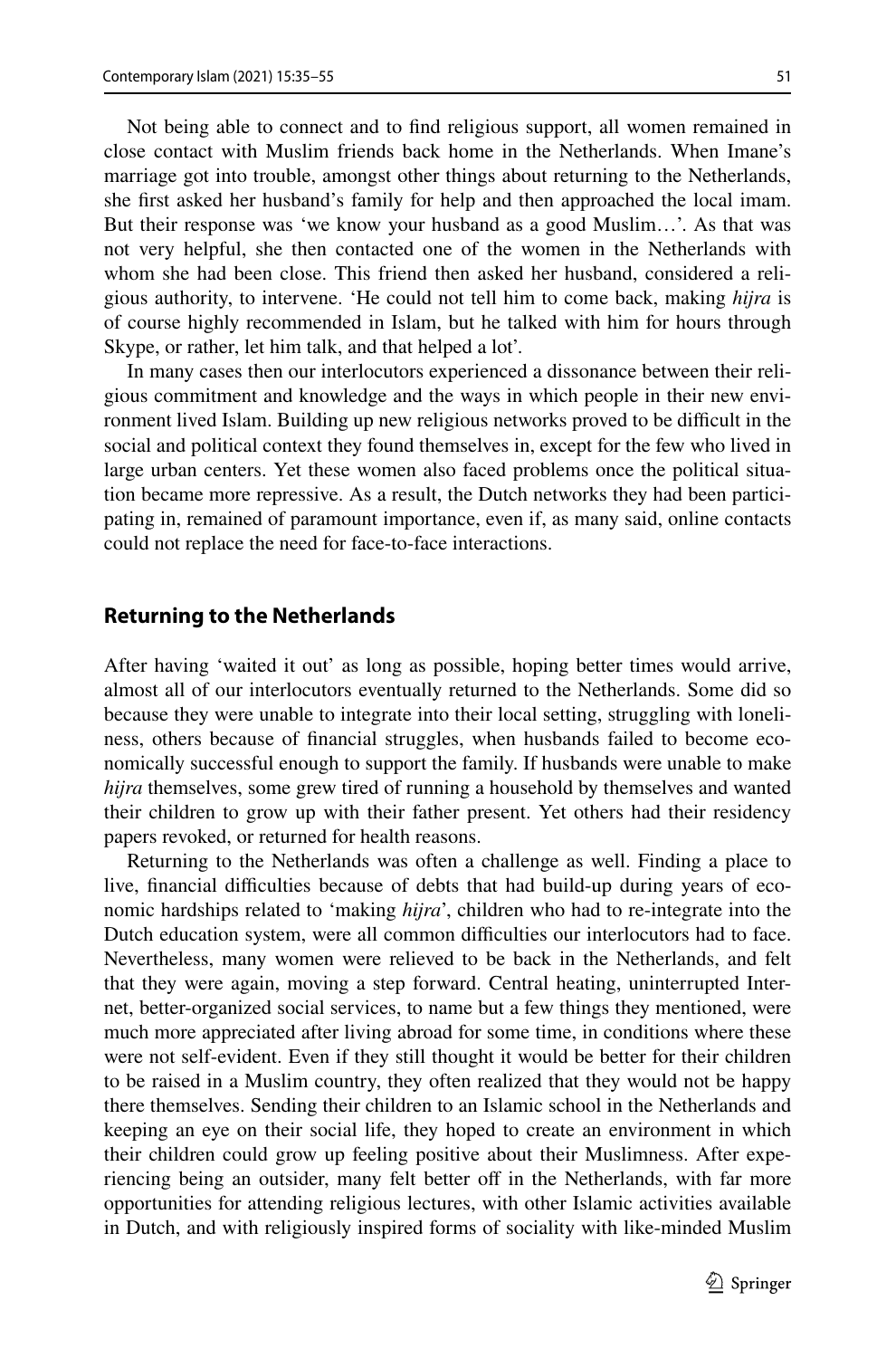women within easy reach. Some of them kept hoping to be able to make *hijra* again, but most of our interlocutors felt they had returned permanently, or at least for the foreseeable future.

#### **Conclusion**

Our exploration of how our interlocutors signifed and experienced making *hijra* brings together academic felds often kept separately, that is mobility and religion. Our research indicates that im/mobility and the language of movement are central to the lives of our interlocutors. They presented conversion as a process, a spiritual path to follow step by step. Making *hijra* was part of such a movement forward. The majority population, in contrast, valued both conversion and leaving Europe very diferently, that is, as 'moving backwards'. To better understand the mobility of religious actors we need to broaden, or perhaps better, to desecularize the study of mobility to include not only physical and socio-economic mobility, but also religious, existential mobility.

Our research also contributes to the study of religion and relates to debates about Islam and everyday life. Using an anthropological approach, we started from how our interlocutors present their *hijra* trajectories. As they consider themselves as observant Muslims, their move from Europe to a Muslim majority country is easily seen as motivated by religious prescriptions. This would, however, not do justice to the variety of positions they take up. We were struck by the diferent weight given to religious arguments in their narratives as well as by the variety of ways in which they signifed *hijra* as a religious practice. Some would consider making *hijra* as part of the Islamic tradition, considering it a recommendable if not obligatory act, even if holding divergent views about what counts as a 'real *hijra*'. Others would not signify their migration as religiously motivated yet would still point to the benefts of living in an environment where Islam is self-evidently present as normative. If for some of our interlocutors making *hijra* was an individual path of ethical improvement, many highlighted the value of making *hijra* for the beneft of others, be it to allow their children to grow up in a Muslim-friendly environment supportive of religious life, or to assist the Muslim community and its development more generally. In other words, they signifed making *hijra* in terms of a relational, collective ethical project.

Inherent to discussions about Islam and everyday life is that these terms are highly polysemic and ambiguous. One way to explore this relation is to investigate how moral norms and everyday practices are constituted in relation to each other, as Deeb ([2015\)](#page-20-16) proposed. Our interlocutors highlighted time and again how material conditions and pragmatic considerations impacted on their ability to enact their ethical aspirations and how their everyday experiences may afect and modify their aspirations. The lack of fnancial resources, problems with residency permits, and inadequate access to health care caused substantical problems and pushed some of our interlocutors to return to the Netherlands.

The academic debate about Islam and the everyday resonates with what our interlocutors refer to as the relation between religion and culture. Their experiences of being turned into a racialized minority in the Netherlands, made it attractive to them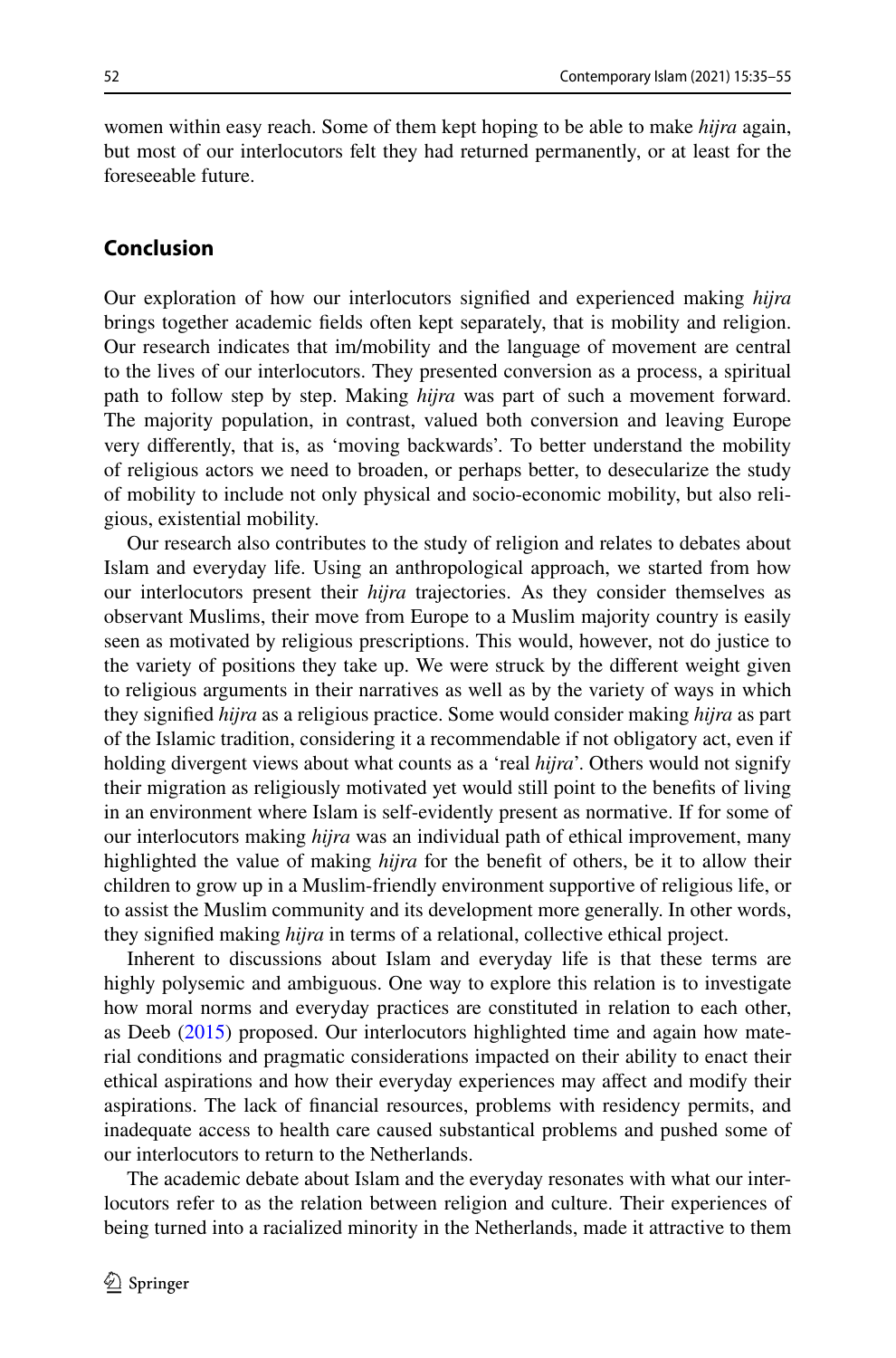to move to a Muslim majority country where Islam would be self-evidently present which they also expected to affect their children positively. Yet, making *hijra* placed them in a rather paradoxical situation. In the Netherlands, many of our interlocutors had aimed at practicing a 'pure', Islam, diferent from the practices of migrant communities which they saw as often tainted by their culture. Yet in the Muslim majority countries where they settled they found themselves in an environment where such culturalized forms of Islam were omnipresent.<sup>14</sup> A few of them had been aware of this before leaving, but many had not. It is true that also in Muslim majority countries, the Islamic revival had had an impact. Yet our interlocutors found themselves in settings where either because of their location, their social environment or because of political repression, it was difficult to connect with, or even find, like-minded Muslims.

Something else was at stake, too. Our interlocutors were also confronted with the force of habitual practices, outside of the religious realm. This made them much more conscious of their attachment to 'the Dutch way of doing things'. It proved difficult to live differently and to fit into their new social environment. Their return to the Netherlands then makes the tensions visible between, on the one hand, moral norms and ethical aspirations and, on the other hand, material conditions and pragmatic concerns. It brings to the forth their ambivalences about how religion is lived in their countries of settlement, that is the pleasures of the self-evident presence of Islam and their discontent with what they considered culturalized forms of Islam. It also highlights their awareness of how their sense of self was shaped by habitual 'Dutch' conventions in everyday life. Refecting on their experiences, some would consider 'making *hijra*' again, while others had become far more critical and no longer considered moving to the 'Muslim world' as a positive move.

**Open Access** This article is licensed under a Creative Commons Attribution 4.0 International License, which permits use, sharing, adaptation, distribution and reproduction in any medium or format, as long as you give appropriate credit to the original author(s) and the source, provide a link to the Creative Commons licence, and indicate if changes were made. The images or other third party material in this article are included in the article's Creative Commons licence, unless indicated otherwise in a credit line to the material. If material is not included in the article's Creative Commons licence and your intended use is not permitted by statutory regulation or exceeds the permitted use, you will need to obtain permission directly from the copyright holder. To view a copy of this licence, visit [http://creativecommons.org/licen](http://creativecommons.org/licenses/by/4.0/) [ses/by/4.0/](http://creativecommons.org/licenses/by/4.0/).

### **References**

<span id="page-19-0"></span>Adraoui, M. (2017). The *Hijra* in French Salafsm: Toward a complete social and cultural break. *Ethnologie Française, 4*, 649–658.

<span id="page-19-1"></span><sup>&</sup>lt;sup>14</sup> In their quest to distinguish between Islam and culture, our interlocutors, similar to those active in the Islamic revival movement, did not consider that Islam as present in the world is always already culturalized.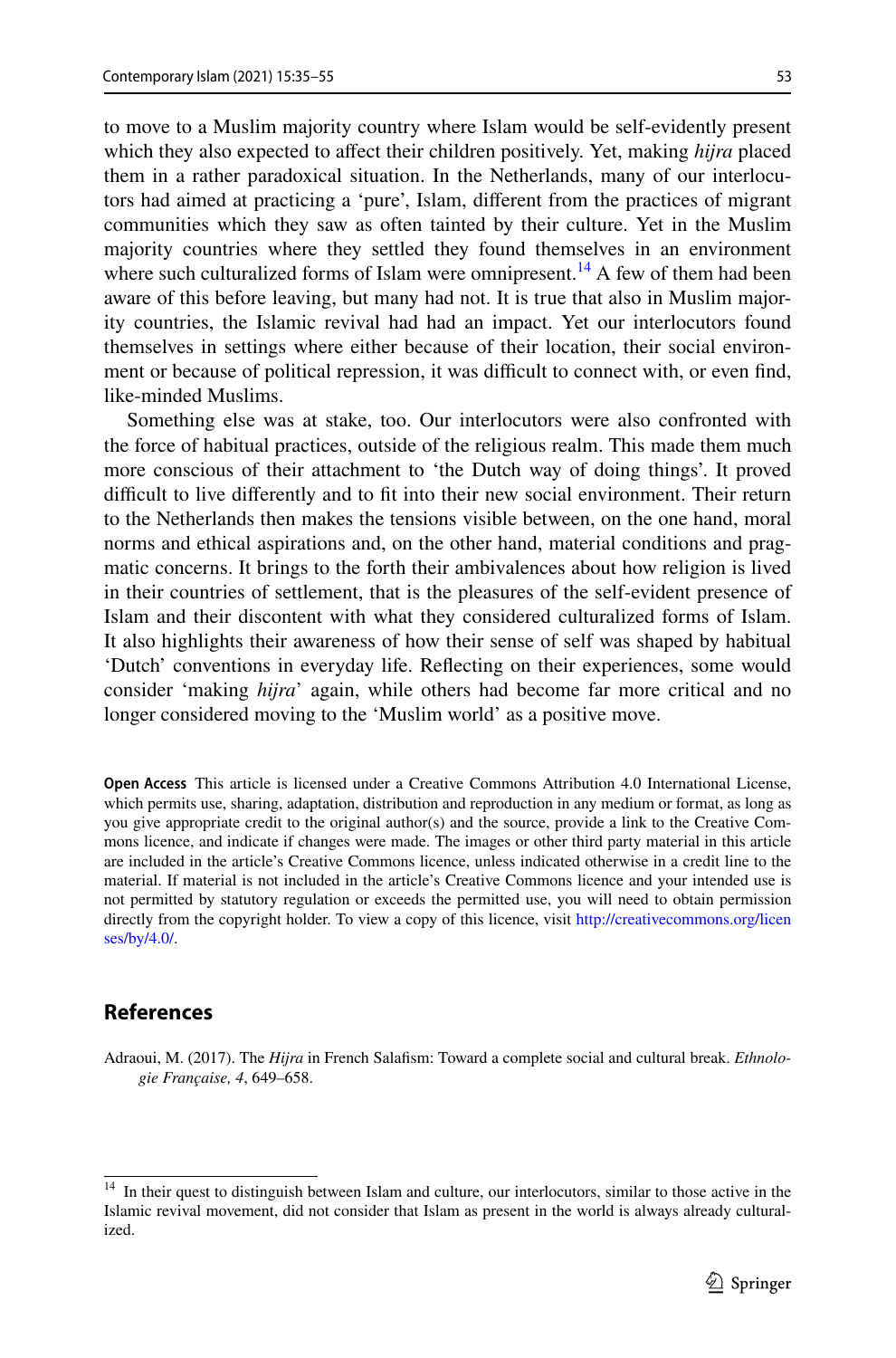- <span id="page-20-0"></span>Alloul, J. (2019). Can the Muhajir speak? European Syria fghters and the digital un/making of home. In N. Fadil, M. de Koning, & F. Ragazzi (Eds.), *Radicalization in Belgiium and the Netherlands. Critical perspectives on violence and security* (pp. 217–244). London: IB Tauris.
- <span id="page-20-1"></span>Alloul, J. (2020). Leaving Europe, aspiring access: Racial capital and its spatial discontents among the Euro-Maghrebi minority. *Journal of Immigrant & Refugee Studies, 18*(3), 313–325.
- <span id="page-20-2"></span>Arnaut, K., Lafeur, J., Fadil, N., Mandin, J., & Alloul, J. (2020). Leaving Europe: New crises, entrenched inequalities and alternative routes of social mobility. *Journal of Immigrant & Refugee Studies, 18*(3), 261–269.
- <span id="page-20-13"></span>Asad, T. (1986) *The Idea of an Anthopology of Islam*, Center for Contemporary Arab Studies, Georgetown University.
- <span id="page-20-21"></span>Baumann, G. (1999). *The multicultural riddle: Rethinking national, ethnic, and religious identities*. Psychology Press.
- <span id="page-20-26"></span>Boccagni, P. (2014). What's in a (migrant) house? Changing domestic spaces, the negotiation of belonging and home-making in Ecuadorian migration. *Housing, Theory and Society, 31*(3), 277–293.
- <span id="page-20-11"></span>Bourdieu, P. (2011). The forms of capital (1986). In I. Szeman & T. Kaposy (Eds.), *Cultural theory. An anthology* (pp. 81–93). Malden: Wiley-Blackwell.
- <span id="page-20-6"></span>Bryceson, D., & Vuorela, U. (2002). *The transnational family. New European frontiers and global networks*. London: Bloomsbury.
- <span id="page-20-7"></span>Cresswell, T., & Uteng, T. P. (2008). *Gendered mobilities*. New York: Routledge.
- <span id="page-20-16"></span>Deeb, L. (2015). Thinking piety and the everyday together: A response to Fadil and Fernando. *HAU: Journal of Ethnographic Theory, 5*(2), 59–88.
- <span id="page-20-9"></span>Eickelman D. & Piscatori, J. (1990). *Muslim Travellers: Pilgrimage, Migration, and the Religious Imagination*. Comparative Studies in Muslim Societies, Volume 9. Berkeley and Los Angeles: University of California Press.
- <span id="page-20-14"></span>Fadil, N., & Fernando, M. (2015). Rediscovering the "everyday" Muslim: Notes on an anthropological divide. *HAU: Journal of Ethnographic Theory, 5*(2), 59–88.
- <span id="page-20-24"></span>Galonnier, J. (2015). The racialization of Muslims in France and the United States: Some insights from white converts to Islam. *Social Compass, 62*(4), 570–583.
- <span id="page-20-17"></span>Garner, S., & Selod, S. (2015). The racialization of Muslims: Empirical studies of islamophobia. *Critical Sociology, 41*(1), 9–19.
- <span id="page-20-22"></span>Geschiere, P. (2009). *The perils of belonging: Autochthony, citizenship, and exclusion in Africa and Europe*. Chicago: University of Chicago Press.
- <span id="page-20-8"></span>Glick Schiller, N., & Salazar, N. (2013). Regimes of mobility across the globe. *Journal of Ethnic and Migration Studies, 39*(2), 183–200.
- <span id="page-20-20"></span>Gupta, A., & Ferguson, J. (1997). Beyond "culture": Space, identity and the politics of diference. In A. Gupta & J. Ferguson (Eds.), *Culture, power, place: Explorations in critical anthropology* (pp. 33–52). Durham and London: Duke University Press.
- <span id="page-20-10"></span>Hage, G. (2009). Waiting out the crisis: On stuckedness and governmentality. In G. Hage (Ed.), *Waiting* (pp. 97–106). Melbourne: Melbourne University Publishing.
- <span id="page-20-25"></span>Jensen, T. (2008). To be 'Danish', becoming 'Muslim': Contestations of national identity? *Journal of Ethnic and Migration Studies, 34*(3), 389–409.
- <span id="page-20-19"></span>Jouili, J. (2019). Islam and culture: Dis/junctures in a modern conceptual terrain. *Comparative Studies in Society and History, 61*(1), 207–237.
- <span id="page-20-15"></span>Jouili, J. (2015). *Pious practice and secular constraints: Women in the Islamic revival in Europe*. Stanford: Stanford University Press.
- <span id="page-20-23"></span>Klug, B. (2012). Islamophobia: A concept comes of age. *Ethnicities, 12*(5), 665–681.
- <span id="page-20-12"></span>Lambek, M. (2000). The anthropology of religion and the quarrel between poetry and philosophy. *Current Anthropology, 41*(3), 309–320.
- <span id="page-20-18"></span>Mahmood, S. (2005). *The politics of piety. The Islamic revival and the feminist subject*. Princeton: Princeton University Press.
- <span id="page-20-3"></span>Masud, M. (1990). The obligation to migrate: the doctrine of hijra in Islamic law. In Eickelman D. & Piscatori, J. (Eds.) *Muslim Travellers: Pilgrimage, Migration, and the Religious Imagination* (pp 29-49). Comparative Studies in Muslim Societies, Volume 9. Berkeley and Los Angeles: University of California Press.
- <span id="page-20-4"></span>Moors, A., de Koning, M., & Vroon-Najem, V. (2018). Secular rule and Islamic ethics. Engaging with Muslim-only marriages in the Netherlands. *Sociology of Islam, 6*(1), 274–296.
- <span id="page-20-5"></span>Moors, A., & Vroon-Najem, V. (2019). Converts, marriage, and the Dutch nation-state: Contestations about Muslim Women's well-being. In M. Tiilikainen, M. Al-Sharmani, & S. Mustasaari (Eds.),